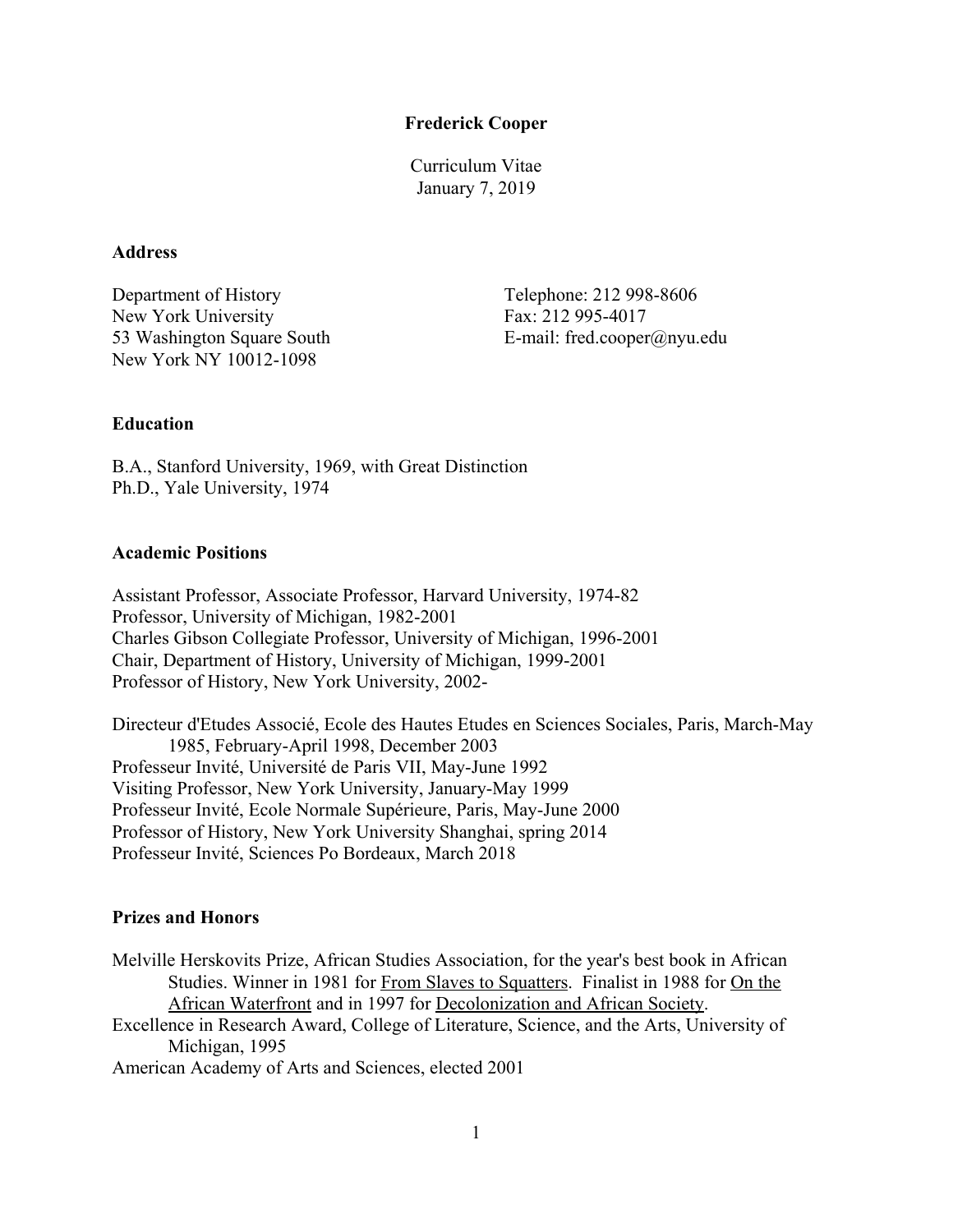- World History Association, 2011 Book Prize, co-winner with Jane Burbank for Empires in World History: Power and the Politics of Difference
- Martin Klein Prize, (American Historical Association) for best book in African history, 2014, for Citizenship between Empire and Nation
- George Lewis Beer Prize (American historical Association) for best book in European international history since 1895, 2014, for Citizenship between Empire and Nation

## **Grants and Fellowships**

American Philosophical Society, Research Grant, 1977 American Economic History Association, Research Grant, 1977 National Endowment for the Humanities, Research Fellowship, 1978-79 Social Science Research Council, Research Fellowships, 1982, 1986 Guggenheim Fellowship, 1984-85 (declined), 1994-96 Rockefeller Foundation Humanities Fellowship, 1984-85 Woodrow Wilson Center Fellowship, 1987-88 University of Michigan, Presidential Initiatives Fund (with Rebecca Scott), for seminars and publications on post-emancipation societies in comparative perspective, 1987-89 Wenner-Gren Foundation for Anthropological Research (with Ann Stoler), for an international conference, 1988, on "Tensions of Empire: Colonial Control and Visions of Rule" Center for Advanced Study in the Behavioral Sciences, fellowship, 1990-91, 1995-96, 2002-03 Faculty Recognition Award, University of Michigan, 1990, 1993, 1995 Humanities Institute, University of Michigan, fellowship, 1993-94 National Endowment for the Humanities, grant (with Randall Packard and Priscilla Stone), for a series of workshops on "Development Knowledge and the Social Sciences," 1993-94 University of Michigan, International Partnerships Program, Grant for a workshop, training seminar, and field study on "Towards an Oral Archive for Recent African History," with Babacar Fall, Université Cheikh Anta Diop, Senegal, August 1994 Mellon Foundation, grant (with Ann Stoler and Nicholas Dirks) for seminars and post-doctoral fellowships, 1996-97, on "Nation, Community, and Culture in the Aftermath of Empire." Rockefeller Foundation, grant (with Pauline Peters) for a series of two workshops on "Development Encounters," 1995-96 Rockefeller Foundation, residency fellowship at Bellagio Study Center (with Jane Burbank), April-May 2006 Remarque Institute, New York University, faculty fellowship, fall 2008 American Council of Learned Societies, fellowship 2008-09 Davis Center for Historical Studies, Princeton University, residential fellowship, fall 2008 (declined) American Academy in Berlin, fellowship, spring 2009 (Declined) Institute of Advanced Studies, Nantes, France, fellowship, spring 2009 Wissenschaftskolleg zu Berlin, fellowship, 2010-11 Institute of Advanced Studies, Paris, short-term visitorship, June 2014 Humboldt University, Berlin, International Center on Work and Human Lifecycle in Global History, Fellowship, 2015-16.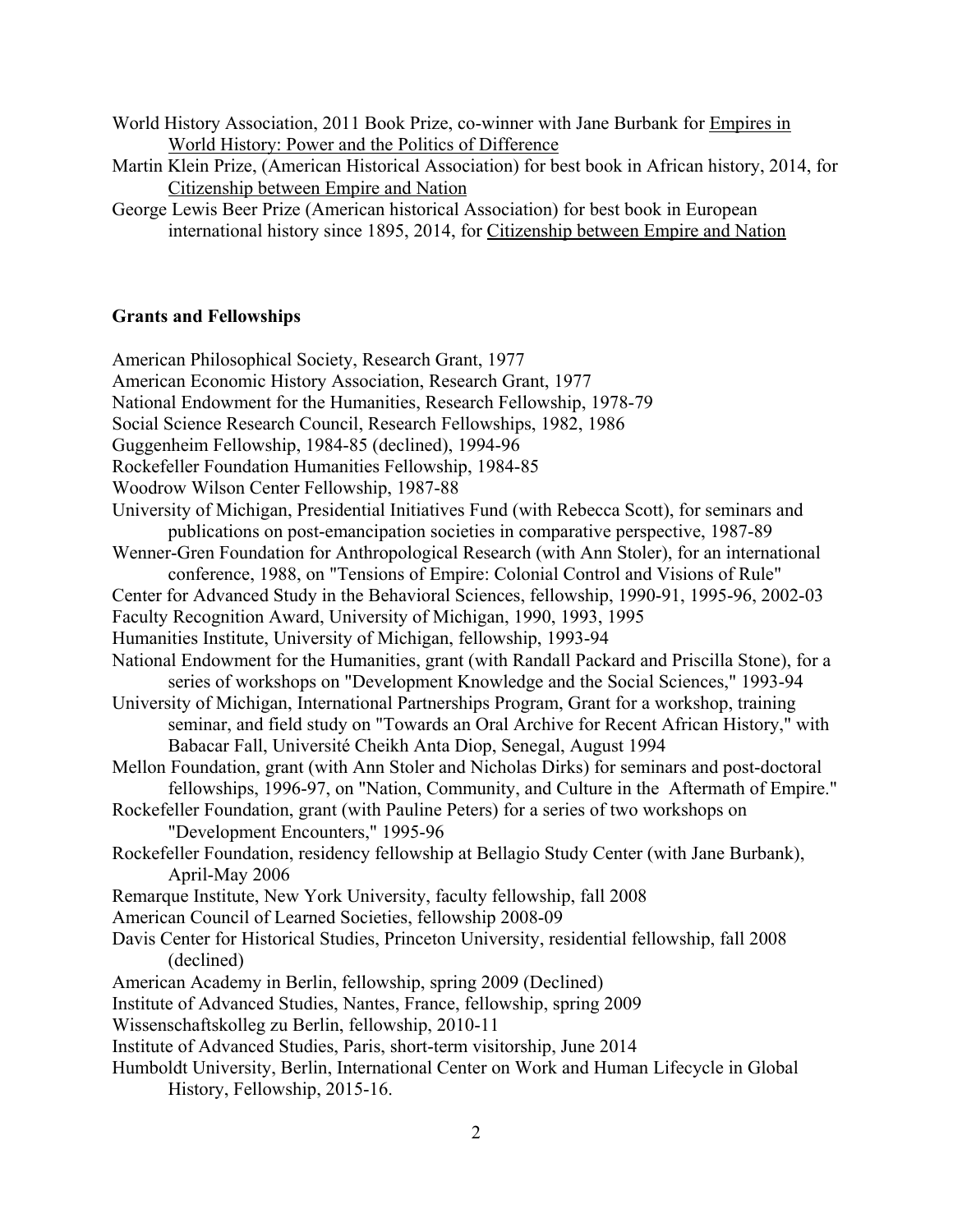# **Books**

| Plantation Slavery on the East Coast of Africa. New Haven: Yale University Press, 1977         |
|------------------------------------------------------------------------------------------------|
| --reprinted in Classics of African Studies series, Heinemann Publishers, 1997                  |
| From Slaves to Squatters: Plantation Labor and Agriculture in Zanzibar and Coastal Kenya,      |
| 1890-1925. New Haven: Yale University Press, 1980                                              |
| --paperback edition, Nairobi: Kenya Literature Bureau, 1981                                    |
| --reprinted in Classics of African Studies series, Heinemann Publishers, 1997                  |
| On the African Waterfront: Urban Disorder and the Transformation of Work in Colonial           |
| Mombasa. New Haven: Yale University Press, 1987                                                |
| (co-author, with Allen Isaacman, Florencia Mallon, William Roseberry, and Steve Stern).        |
| Confronting Historical Paradigms: Peasants, Labor, and the Capitalist World System in          |
| Africa and Latin America. Madison: University of Wisconsin Press, 1993.                        |
| Decolonization and African Society: The Labor Question in French and British Africa.           |
| Cambridge: Cambridge University Press, 1996 (paperback and hardback editions)                  |
| --French translation Travail et décolonisation en Afrique: L'Afrique française et              |
| britannique (1935-1960). Paris: Karthala, 2004                                                 |
| (Co-author with Rebecca Scott and Thomas Holt) Beyond Slavery: Explorations of Race, Labor,    |
| and Citizenship in Postemancipation Societies. Chapel Hill: University of North                |
| Carolina Press, 2000                                                                           |
| --Portuguese translation, Além da Escravidão. Rio de Janeiro: Civilização Brasileira,          |
| 2005                                                                                           |
| Africa Since 1940: The Past of the Present. Cambridge: Cambridge University Press, 2002 (in    |
| hardback and paperback editions, plus special edition for the African market)                  |
| --French translation, <i>L'Afrique depuis 1940 Paris: Payot-Rivages, 2008</i>                  |
| Colonialism in Question: Theory, Knowledge, History. Berkeley: University of California Press, |
| 2005 (hardback and paperback editions)                                                         |
| -French translation, Le colonialisme en question: théorie, connaissance, histoire. Paris:      |
| Payot-Rivages, 2010.                                                                           |
| --German translation, Kolonialismus Denken: Konzepte und Theorien in kritischer                |
| Perspektive. Frankfurt: Campus Verlag, 2012.                                                   |
| (Co-author with Jane Burbank) Empires in World History: Power and the Politics of Difference.  |
| Princeton: Princeton University Press, 2010.                                                   |
| --French translation, <i>Empires de la Chine ancienne à nos jours</i> . Paris: Payot-Rivages,  |
| 2011.                                                                                          |
| -Spanish translation: Imperios: Una nueva visión de la Historia universal. Madrid:             |
| Crítica, 2011.                                                                                 |
| -German translation: Imperien der Weltgeschichte: Das Repertoire der Macht vom alten           |
| Rom und China bis heute. Frankfurt, Campus Verlag, 2012.                                       |
| -Turkish translation: <i>Imparatorluklar Tar h: Farkliliklarin Yönetimi ve Egemenlik</i> .     |
| Istanbul: İnkilâp, 2012                                                                        |
| -Chinese (Taiwan) translation, Taipei: Gusa Publishing, 2015                                   |
| -Korean translation. Cum Libro Publishing Co., 2016                                            |
| 3                                                                                              |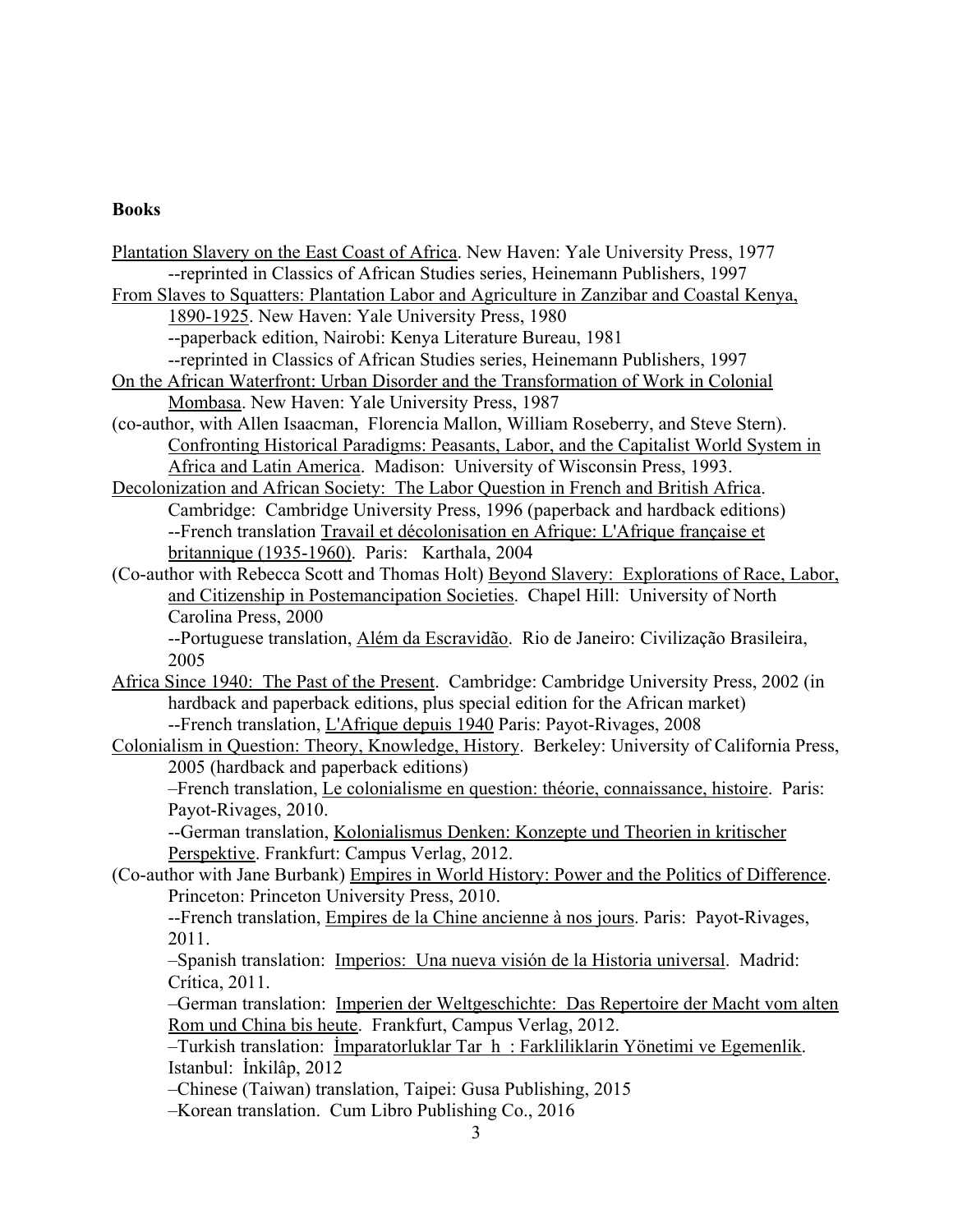–Russian translation. *Vzlet i padenie velikikh imperii*. Moscow: ACT, 2016.

--Chinese (PRC) translation, Beijing: The Commercial Press, 2017

–Portuguese translation in preparation

- Out of Empire: Redefining Africa's Place in the World. Vienna: Vienna University Press/V&R UniPress, 2013. Lecture given at University of Vienna, published as a book/pamphlet.
- (Co-author with Ann Stoler) Repenser le colonialisme. Paris: Payot-Rivages, 2013. Translation of introduction to Tensions of Empire.
- Africa in the World: Capitalism, Empire, Nation-State. Cambridge, MA: Harvard University Press, 2014.

–French translation: L'Afrique dans le Monde: Capitalisme, empire, Etat-nation. Paris: Payot-Rivages, 2015.

Citizenship between Empire and Nation: Remaking France and French Africa, 1945-1960. Princeton: Princeton University Press, 2014.

–French translation: Français et Africains? Être citoyen au temps de la décolonisation. Paris: Payot-Rivages, 2014.

- Histórias de África: Capitalismo, Modernidade e Globalização*.* Translated by Bárbara Direito. Lisbon: Edições 70, 2016 (translation of essays with a new introduction).
- Citizenship, Inequality, and Difference: Historical Perspectives. Princeton: Princeton University Press, 2018.

–Spanish translation in preparation

### **Edited Volumes**

- (editor). Struggle for the City: Migrant Labor, Capital, and the State in Urban Africa. Beverly Hills, California: Sage, 1983
- (co-editor, with Ann Stoler). Special section of The American Ethnologist 16, 4 (1989): "Tensions of Empire: Colonial Control and Visions of Rule"
- (Co-editor with Ann Stoler). Tensions of Empire: Colonial Cultures in a Bourgeois World. Berkeley: University of California Press, 1997.
- (Co-editor with Randall Packard) International Development and the Social Sciences: Essays in the History and Politics of Knowledge. Berkeley: University of California Press, 1997.
- (Co-editor with Rebecca Scott, Thomas Holt, and Aims McGuiness). Societies after Slavery: A Select Annotated Bibliography of Printed Sources on the British West Indies, British Colonial Africa, South Africa, Cuba, and Brazil. Pittsburgh: University of Pittsburgh Press, 2002.
- (Co-editor with Craig Calhoun and Kevin Moore). Lessons of Empire: Imperial Histories and American Power. New York: New Press, 2006).

# **Articles and Book Chapters**

- "Elevating the Race: the Social Thought of Black Leaders, 1827-1850," American Quarterly 14 (1972): 604-25
- "The Treatment of Slaves on the Coast of Kenya in the 19th Century," Kenya Historical Review 1 (1973): 87-107
- "The Problem of Slavery in African Studies," Journal of African History 20 (1979): 103-25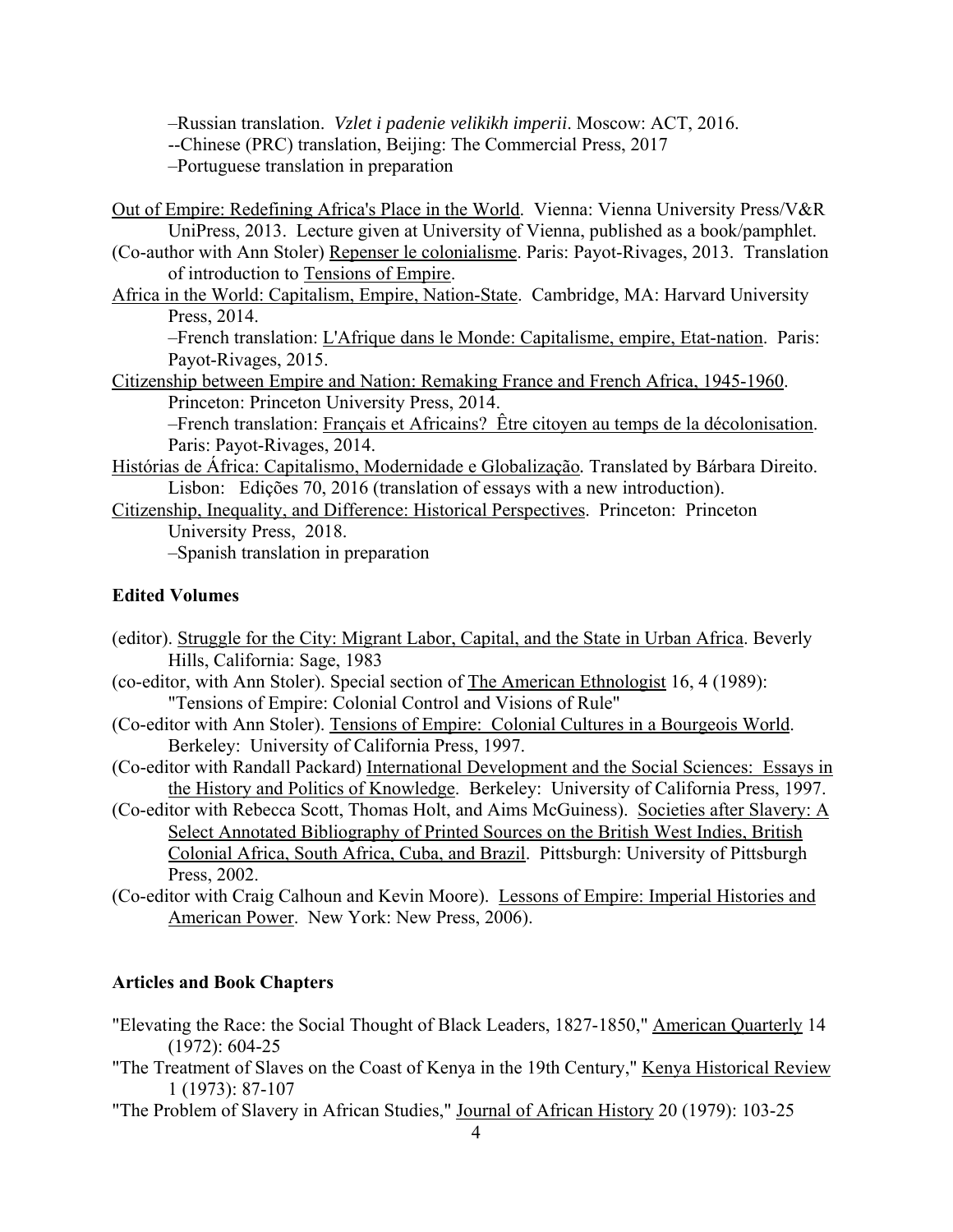- "Commentary on 'Indigenous African Slavery'," in Michael Craton (ed.), Roots and Branches: Current Directions in Slave Studies, special edition of Historical Reflections 7 (1981): 77-83
- "Peasants, Capitalists and Historians: A Review Article," Journal of Southern African Studies 7 (1981): 284-314
- "Islam and Cultural Hegemony: The Ideology of Slaveowners on the East African Coast," pp. 271-308 in Paul E. Lovejoy (ed.), The Ideology of Slavery in Africa. Beverly Hills, California: Sage, 1981
- "Africa and the World Economy," African Studies Review 24, 2/3 (1981): 1-86
- "Subsistence and Agrarian Conflict: The Coast of Kenya after Slavery," pp. 19-37 in Robert Rotberg (ed.), Imperialism, Colonialism, and Hunger. Lexington, Massachusetts: Heath, 1983
- "Urban Space, Industrial Time, and Wage Labor in Africa," pp. 7-50 in Cooper (ed.), Struggle for the City (see above)
- "White Supremacy in South Africa and the United States: A Review Article," Radical History Review 28-30 (1984): 393-406
- "Slavery and the Slave Trade," pp. 203-27 in B. A. Ogot (ed.), Kenya in the Nineteenth Century. Nairobi: Bookwise, 1985
- "Contracts, Crime and Agrarian Conflict: From Slave to Wage Labour on the East African Coast," pp. 228-52 in Francis Snyder and Douglas Hay (eds.), Labour, Law and Crime in Historical Perspective. London: Tavistock, 1987
- "La question du travail et les luttes sociales en Afrique britannique et française, 1935-1955," pp. 77-112 in Michel Agier, Jean Copans, and Alain Morice (eds.), Les classes ouvrières d'Afrique Noire. Paris: Karthala, 1987
- "Who is the Populist?: A Commentary on Karin Barber's 'The Popular Arts in Africa'," African Studies Review 30 (1987): 99-104
- "Mau Mau and the Discourses of Decolonization: Review Article," Journal of African History 29 (1988): 313-20
- (with Ann Stoler) "Introduction: Tensions of Empire--Colonial Control and Visions of Rule," American Ethnologist 16 (1989): 609-21
- "From Free Labor to Family Allowances: Labor and African Society in Colonial Discourse," American Ethnologist 16 (1989): 745-65
- "The Senegalese General Strike of 1946 and the Labor Question in Post-War French Africa," Canadian Journal of African Studies 24 (1990): 165-215
- "Le mouvement ouvrier et le nationalisme. La grève générale de 1946 et la grève des cheminots de 1947-48," Historiens et Géographes du Sénégal 6 (1991): 32-42
- "Colonizing Time: Work Rhythms and Labor Conflict in Colonial Mombasa." Pp. 209-46 in Nicholas Dirks, ed., Colonialism and Culture. Ann Arbor: University of Michigan Press, 1992
- "African Urbanization." Pp. 22-24 in Peter Stearns, ed. Encyclopedia of Social History (New York: Garland, 1994)
- "Conflict and Connection: Rethinking Colonial African History," American Historical Review 99 (1994): 1516-45

--French translation "Divergences et convergences: vers une relecture de l'histoire coloniale africaine." Pp. 433-82 in Mamadou Diouf, ed., L'historiographie indienne en débat: Colonialisme, nationalisme et sociétés postcoloniales. Paris: Karthala, 1999.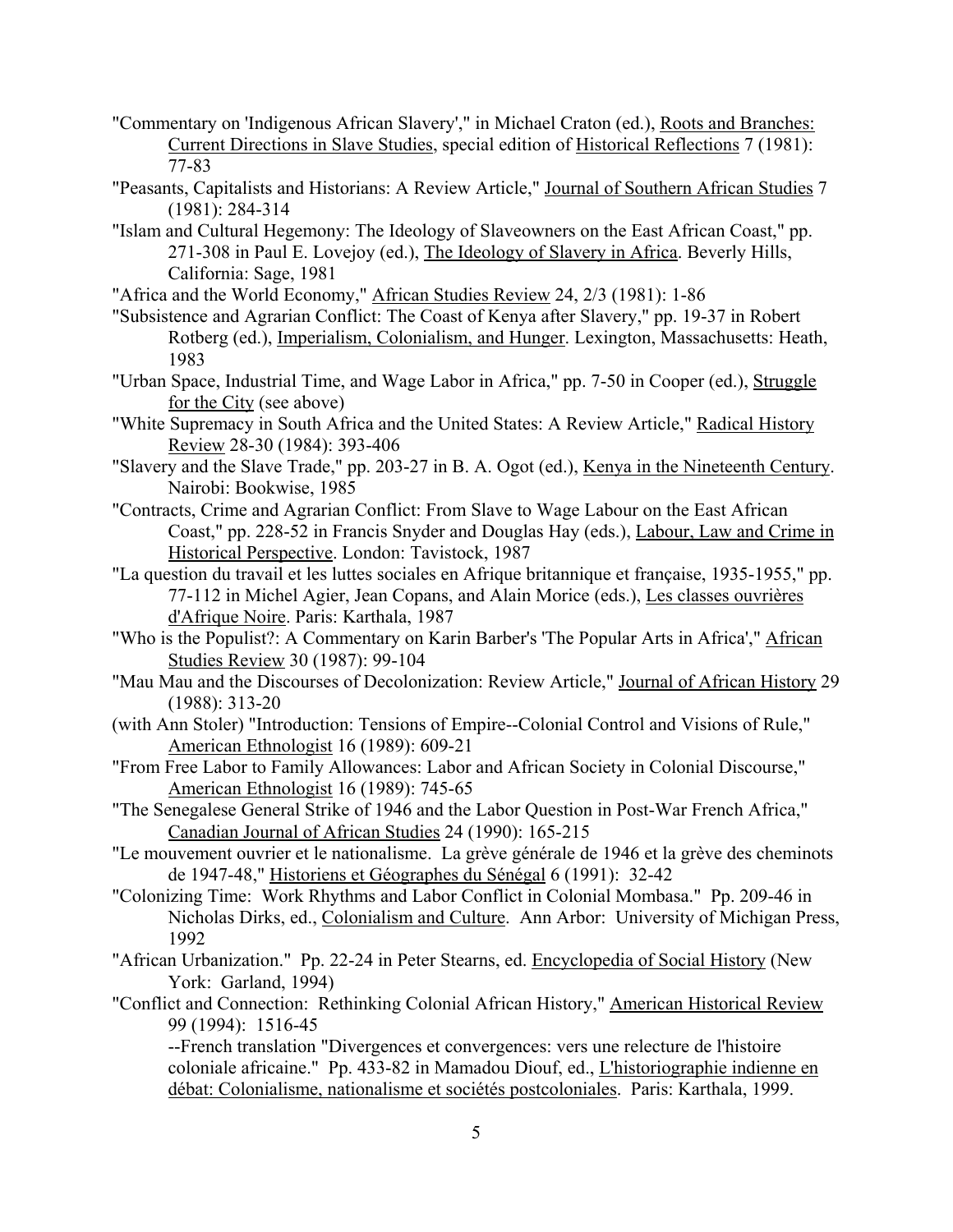--Russian translation: "Konflikt i sviaz: Pereosmyslenie kolonial'noi istorii Afriki." Pp. 106-149 in V. S. Mirzekhanov et al, eds., Vostok-Zapad: Problemy vzaimodeistviia i transliatsii kul'tur. Saratov: Izd. Nauchnaia Kniga, 2001.

--reprinted as pp. 157-90 in Arif Dirlik, Vinay Bahl, and Peter Gran, eds., History after the Three Worlds: Post-Eurocentric Historiographies. Lanham, MD: Rowman & Littlefield, 2000.

--reprinted as pp. 256-303 in David Ludden, ed., Reading Subaltern Studies: Critical History, Contested Meaning, and the Globalization of South Asia. London: Anthem, 2002.

--reprinted as pp. 23-44 in James Lesueur, ed. The Decolonization Reader. London: Routledge, 2003.

- "Work, Class, and Empire: An African Historian's Retrospective on E. P. Thompson," Social History, 20 (1995): 235-41.
- "L'Africa et il mondo," Passato e Presente 35 (1995): 111-40.
- "'Our Strike': Equality, Anticolonial Politics, and the French West African Railway Strike of 1947-48," Journal of African History 37 (1996): 81-118.

--reprinted as pp. 156-86 in James Lesueur, ed. The Decolonization Reader. London: Routledge, 2003.

–reprinted as pp, 285-322 in Martin Shipway, ed., The Rise and Fall Of Modern Empires, Vol IV: Reactions to Colonialism. Farnham, UK: Ashgate, 2013.

- "Review Article: Race, Ideology, and the Perils of Comparative History." American Historical Review 101 (1996): 1122-38.
- (with Ann Stoler) "Between Metropole and Colony: Rethinking a Research Agenda." Pp. 1-56 in Cooper and Stoler, Tensions of Empire (see above). French translation: see under "Books."

"Dialectics of Decolonization: Nationalism and Labor Movements in Postwar French Africa." Pp. 406-35 in Cooper and Stoler, Tensions of Empire.

--reprinted as pp. 218-38 in Prasenjit Duara, ed., Decolonization: Perspectives from Now and Then. London: Routledge, 2004.

- "Imperialism and Colonialism." Vol. 1: 316-21, in John Middleton, ed., Encyclopedia of Africa South of the Sahara. New York: Scribners, 1998. Revised edition, Vol. 1, pp. 344-53 in Encyclopedia of Africa. Oxford: Oxford University Press, 2010.
- (with Randall Packard) "Introduction." Pp. 1-41 in Cooper and Packard, International Development and the Social Sciences (see above).
- "Modernizing Bureaucrats, Backward Africans, and the Development Concept." Pp. 64-92 in Cooper and Packard, International Development and the Social Sciences –reprinted as pp. 531-58 in Sarah Stockwell, ed., Rise and Fall of Modern Empires, Vol. III: Economics and Politics. Farnham, UK: Ashgate, 2013.
- "Afrika am Ende dieses Jahrhunderts: Vorstellungen und Erklärungen." Sozialwissenschaftliche Informationen 27, 3 (1998): 220-27.
- "Decolonization: An Interpretation," in Encarta Africana, ed. by Henry Lewis Gates, Jr., and Anthony Kwame Appiah. CD-ROM. Seattle: Microsoft, 1999. Also published as pp. 571-82 in Africana: The Encyclopedia of the African and Africanamerican Experience. New York: Basic Books, 1999.
- "Africa in a Capitalist World." Pp. 391-418 in Darlene Clark Hine and Jacqueline McLeod, eds., Crossing Boundaries: Comparative History of Black People in Diaspora. Bloomington: Indiana University Press, 1999.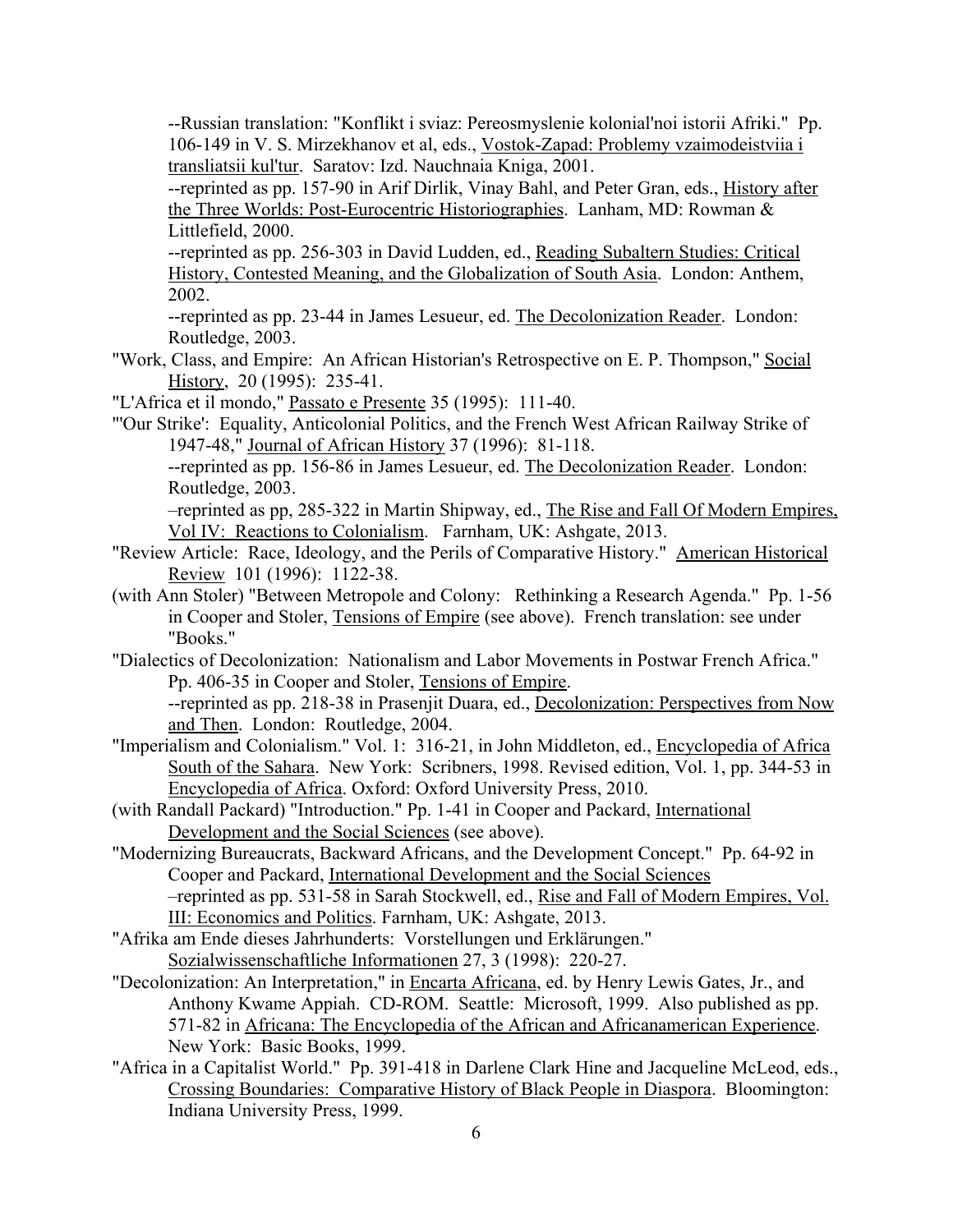- "Back to Work: Categories, Boundaries, and Connections in the Study of Labor." Pp. 213-35 in Peter Alexander and Rick Halpern, eds., Racializing Class, Classifying Race: Labour and Difference in Britain, the USA, and Africa. London: Macmillan, 2000.
- "Farewell to the Category-Producing Class?: A Response to 'Farewell to the Working Class?' by Geoff Eley and Keith Nield." International Labor and Working Class History 57 (2000): 6-68.
- (with Rogers Brubaker) "Beyond Identity." Theory and Society 29 (2000): 1-47. --French translation "Au-delà de l'identité," Actes de Recherche en Sciences Sociales 139 (2001): 66-85.

--Spanish translation "Más allá de 'identidad'," Apuntes de Investigacion de CECYP (Buenes Aires) 7 (2001): 30-67.

--Russian translation in Ab Imperio 3 (2002): 61-115.

- "Colonial History." Pp. 115-28 in Jan Horweg, Dick Foeken, and R. A. Abudho (eds.), Kenya Coast Handbook: Culture, Resources and Development in the East African Littoral. Hamburg: Lit Verlag, 2000.
- "Dockworkers and Labour History" and "Mombasa, 1850-1965." Pp. 160-79 and 523-41 in Sam Davies, Colin Davis, Lex Heerma Van Voss, Lidewij Hesselink, David de Vries, and Klaus Weinhauer (eds.), Studies in the International History of Dock Labour, c. 1790s-1970s. London: Ashgate, 2000.
- "Africa's Pasts and Africa's Historians." Canadian Journal of African Studies 34 (2000): 298- 336; also published in African Sociological Review 3 (1999): 1-29.
- "What Is the Concept of Globalization Good For? An African Historian's Perspective." African Affairs, 100 (2001): 189-213.

--French translation: "Le concept de mondialisation sert-il à quelque chose? Le point de vue d'historien." Critique Internationale, 10 (2001): 101-24

--Spanish translation: "Para qué sirve el concepto de globalización? La perspectiva de un historiador africanista." Nova Africa, 10 (2002): 7-33.

BGerman translation: "Was nützt der Begriff der Globalisierung? Aus der Perspektive eines Afrika-Historikers." Pp. 131-61 in Sebastian Conrad, Andreas Eckert, and Ulrike Freitag, eds., Globalgeschichte. Frankfurt: Campus Verlag, 2007.

--Reprinted (abridged) as pp. 514-29 in Ross Dunn, Laura Mitchell, and Kerry Ward, eds., The New World History (Berkeley: University of California Press, 2016).

- "Networks, Moral Discourse, and History." Pp. 23-46 in Thomas Callaghy, Ronald Kassimir, and Robert Latham, eds., Intervention and Transnationalism in Africa. Cambridge: Cambridge University Press, 2001.
- "African Studies: History." Vol. 1, pp. 250-54, in International Encyclopedia of the Social and Behavioral Sciences, Neil Smelser and Paul Baltes, eds. Oxford: Elsevier Science Limited, 2001.
- "Decolonizing Situations: The Rise, Fall, and Rise of Colonial Studies, 1951-2001." French Politics, Culture and Society 20 (2002): 47-76.

--French translation: "Grandeur et décadence...et nouvelle grandeur des études coloniales depuis le début des années 1950." Politix 17, 66 (2004): 17-48.

–Italian translation: "Situazioni da decolonizzare. 1951-2001: la parabola degli studi coloni." 900: Per una Storia del Tempo Presente 71 (2009): 107-32.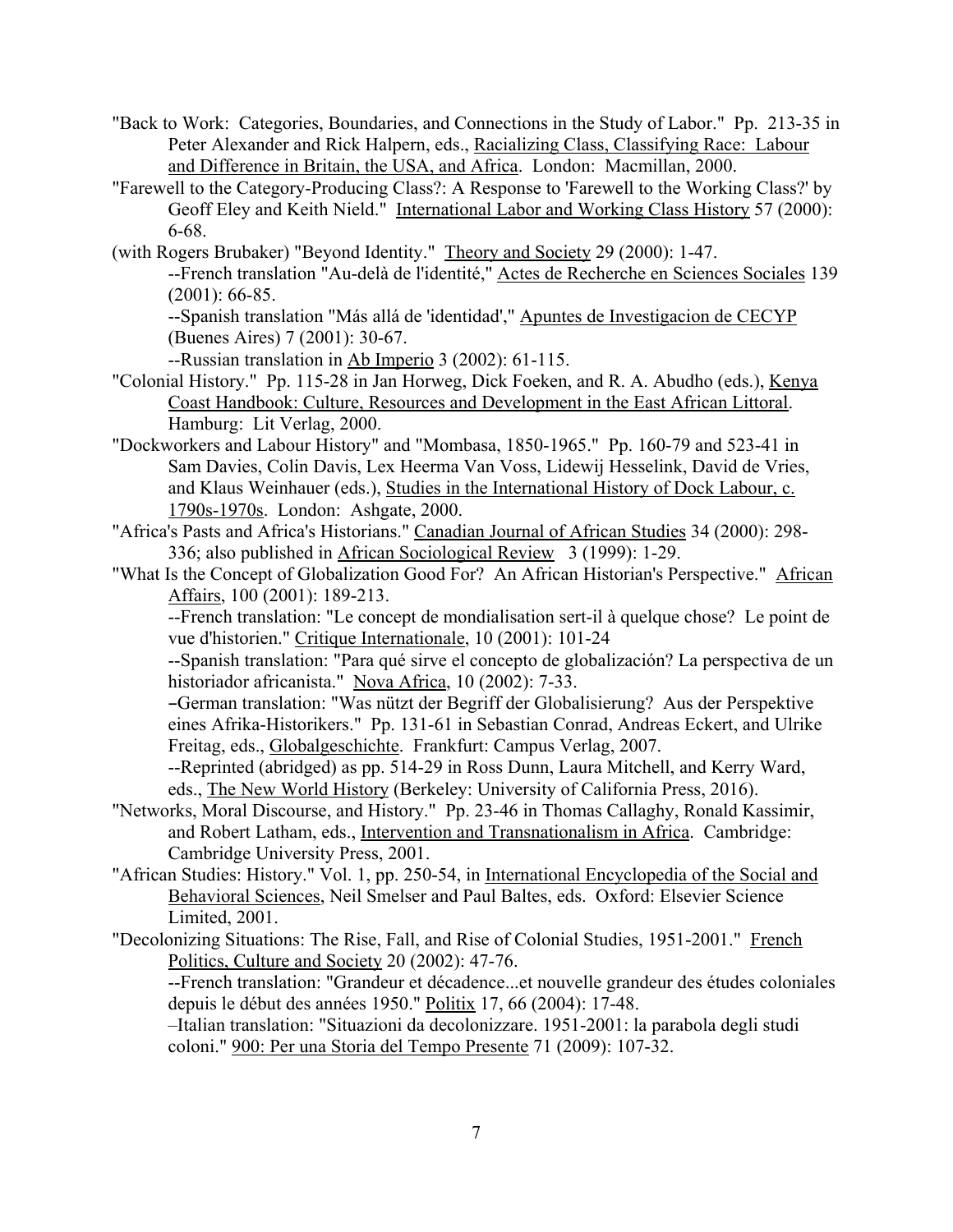- "Post-Colonial Peoples: A Commentary." Pp. 169-83 in Andrea Smith, ed., Europe's Invisible Migrants: Consequences of the Colonists' 'Return'. Amsterdam: University of Amsterdam Press, 2002.
- "Capitalisms and Capitalists" and "Colonial Africa." Pp. 64-67 and 101-07 in Encyclopedia of Twentieth Century Africa, Paul Tiyambe Zeleza and Dickson Eyoh, eds. London: Routledge, 2003.
- "Industrial Man Goes to Africa." Pp. 128-137 in Lisa A. Lindsay and Stephan F. Miescher, eds., Men and Masculinities in Modern Africa. Portsmouth, NH: Heinemann, 2003.
- "La historia africana en la era de la descolonización." ISTOR: Revista de Historia Internacional 14 (2003): 14-31.
- "Modernizing Colonialism and the Limits of Empire," Items, 4, 4 (2003): 1-9.
- "Development, Modernization, and the Social Sciences in the Era of Decolonization: The Examples of British and French Africa." Revue d'Histoire des Sciences Humaines 10 (2004): 9-38

–reprinted in Miguel Bandeira Jerónimo and António Costa Pinto, eds., The Ends of European Colonial Empires. London: Palgrave Macmillan, 2015, 15-50.

- "Imperi, colonie e storia transnazionale," Contemporanea VII, 1 (2004): 106-14.
- "Empire Multiplied." Comparative Studies in Society and History, 46 (2004): 247-72.
- (with Jane Burbank). "Analyse et comptes rendus": Review article on Le livre noir du colonialisme (Marc Ferro, ed.) and Le livre noir du communisme (Stéphane Courtois, ed.), in Cahiers d'Etudes Africaines 44, 1-2 (2004): 455-63.
- "African Workers and Imperial Designs." Pp. 286-316 in Sean Hawkins and Philip Morgan, eds., The Black Experience and the British Empire. Oxford: Oxford University Press, 2004.
- "Postcolonial Studies and the Study of History." Pp. 401-22 in Ania Loomba, Suvir Kaul, Matti Bunzl, Antoinette Burton, and Jed Esty eds., Postcolonial Studies and Beyond. Durham: Duke University Press, 2005.
- "Autour d'un livre." Commentary on Frères et sujets by Jean-Pierre Dozon. Politique Africaine 98 (2005): 186-89.
- "The Politics of Citizenship in Colonial and Postcolonial Africa," Studia Africa 16 (2005): 14-23.
- "Introduction" (with Craig Calhoun and Kevin Moore) and "Modernizing Colonialism and the Limits of Empire," Pp. 1-15 and 63-72 in Calhoun, Cooper, and Moore, eds., Lessons of Empire (see above).
- "A Parting of the Ways: Colonial Africa and South Africa, 1946-48." African Studies 65 (2006): 27-43.
- "Memories of Colonization: Commemoration, Preservation, and Erasure in an African Archive." Pp. 257-66 in Francis X. Blouin and William G. Rosenberg, eds., Archives, Documentation, and Institutions of Social Memory. Ann Arbor: University of Michigan Press, 2006.
- "African Labor History." Pp. 91-116 in Jan Lucassen, ed., Global Labour History: A State of the Art. Bern: Peter Lang, 2006.
- "Colonialism." Pp. 497-502 in John Merriman and Jay Winter, eds., Europe 1789 to 1914: Encyclopedia of the Age of Industry and Empire. New York: Charles Scribner's Sons, 2006.
- "Provincializing France." Pp. 341-78 in Ann Stoler, Peter Perdue, and Carole McGlanaghan, eds., Imperial Formations. Santa Fe: School for Advanced Research Press, 2007.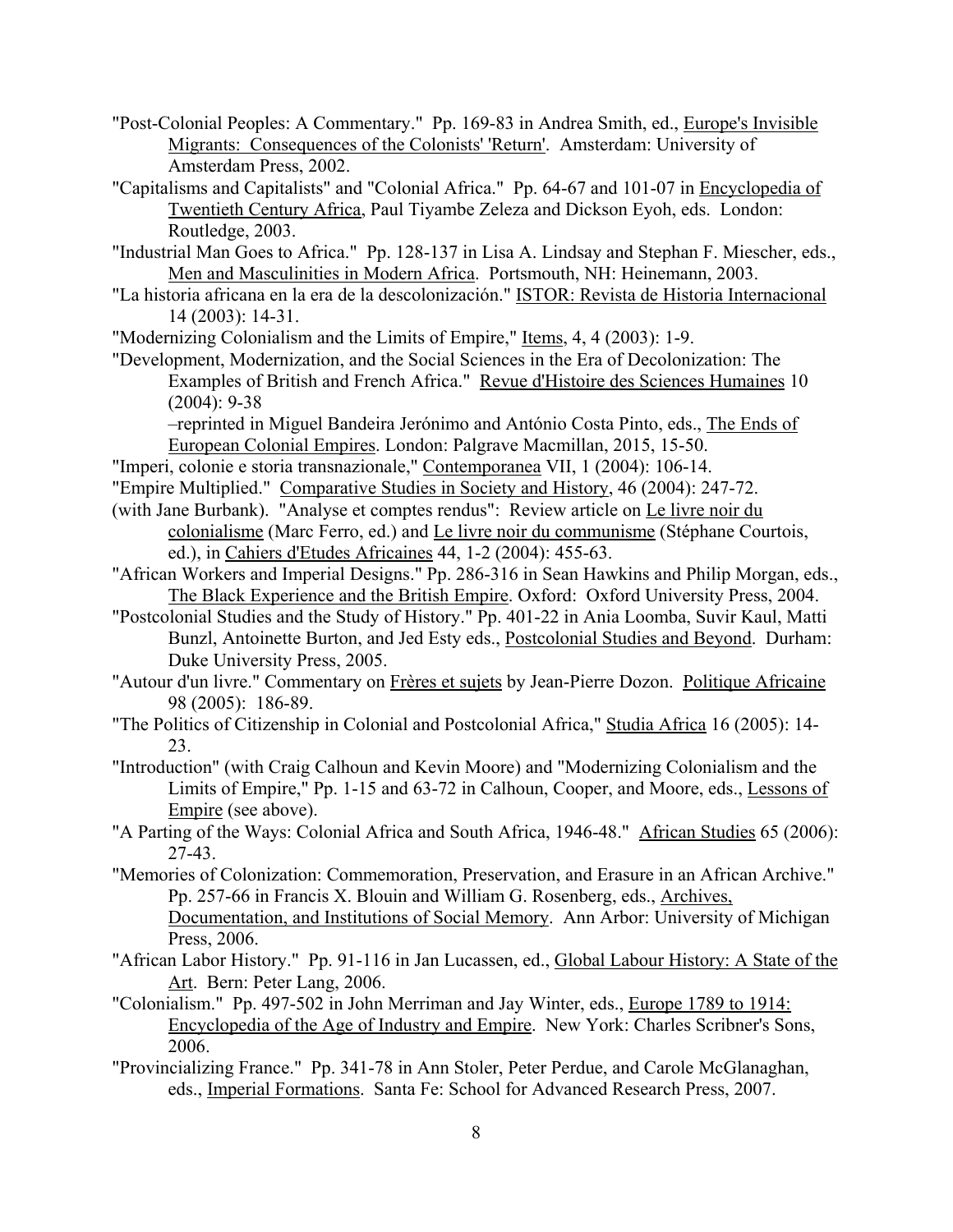- "Colonialism and Imperialism: Overview," and "Decolonization." Vol. 1, pp. 467-73 and Vol. 2, pp. 35-41 in John Middleton and Joseph Miller, eds., New Encyclopedia of Africa. Detroit: Thomson Gale, 2007.
- "La réponse aux critiques de Frederick Cooper," a response to critiques of my book Colonialism in Question by Pierre Boilley, Emmanuelle Saada, and Romain Bertrand, Politique Africaine 105 (2007): 253-57.
- (with Jane Burbank) "Imperial Trajectories" (in Russian). Ab Imperio 4 (2007): 47-85
- (With Jane Burbank) "Empire, droits et citoyenneté, de 212 à 1946." Annales: Histoire, Sciences Sociales 63, 3 (2008): 495-531.
- ---- Portuguese translation: "Império, direitos e cidadania, de 212 a 1946," pp. 543-92 in Ângela Barreto Xavier and Cristina Nogueira da Silva, eds, *O Governo dos Outros: Poder e Diferença no Império Português*. Lisbon: Imprensa de Ciências Sociais, 2016
- "Possibility and Constraint: African Independence in Historical Perspective." Journal of African History 49 (2008): 167-96.
- "Alternatives to Empire: France and Africa after World War II." Pp. 94-123 in Douglas Howland and Luise White, eds., The State of Sovereignty: Territories, Laws, Populations. Bloomington: Indiana University Press, 2009.
- "Space, Time, and History: The Conceptual Limits of Globalization." Pp. 31-57 in George Baca, Aisha Khan, and Stephan Palmié, eds., Empirical Futures: Anthropologists and Historians Engage the Work of Sidney W. Mintz. Chapel Hill: University of North Carolina Press, 2009.
- "Citizenship and the Politics of Difference in French Africa, 1946-1960." Pp. 107-128 in Harald Fischer-Tiné and Susanne Gehrmann, eds., Empires and Boundaries: Rethinking Race, Class, and Gender in Colonial Settings. New York: Routledge, 2009.
- "From Imperial Inclusion to Republican Exclusion? France's Ambiguous Post-War Trajectory." Pp. 91-119 in Charles Tshimanga-Kashama, Didier Gondola, and Peter Bloom, eds., Frenchness and the Africa Diaspora. Bloomington: Indiana University Press, 2009.
- (With Jane Burbank) "'Nouvelles colonies' et 'vieux empires'." Mil neuf cent: revue d'histoire intellectuelle 27 (2009): 13-36.
- "Riformare l'impero, mettere fine all'impero: Francia e Africa Occidentale, 1944-1960." Pp. 283-310 in Ruth Ben-Ghiat, ed., Gli imperi: Dall'antichità all'età contemporanea. Bologna: il Mulino, 2009.
- "Writing the History of Development." Journal of Modern European History, 8 (2010): 5-23. **–**abridged version published in German translation as "'Entwicklung'–die Geschichte einer socialen Idee," Frankfurter Allgemeine Zeitung, April 21, 2010
- Postface to Une mairie dans la France coloniale: Koné, Nouvelle-Calédonie, by Benoît Trépied. Paris: Karthala, 2010, 367-71.
- "Die Vervielfachung von Modernen in der kolonialen Welt: Eine skeptische Betrachtung." Pp. 133-70 in Manuela Boatcă and Willfried Spohn, eds., Globale, multiple und postkoloniale Modernen. Mering: Rainer Hampp Verlag, 2010. German translation of updated and abridged version of chapter "Modernity" from Colonialism in Question.
- Web-cast, "Permanence des empires: l'actualité de la souveraineté feuilletée," "La Vie des Idées," Paris, June 2, 2010. Presentation of Empires in World History, with commentaries by Romain Bertrand and Clément Thibaud and response by authors. Available on http://www.laviedesidees.fr/Permanence-des-empires.html
- "Le grand rêve de l'unité africaine," L'Histoire, 49, 3 (Oct.-Dec. 2010), 76-85. Interview.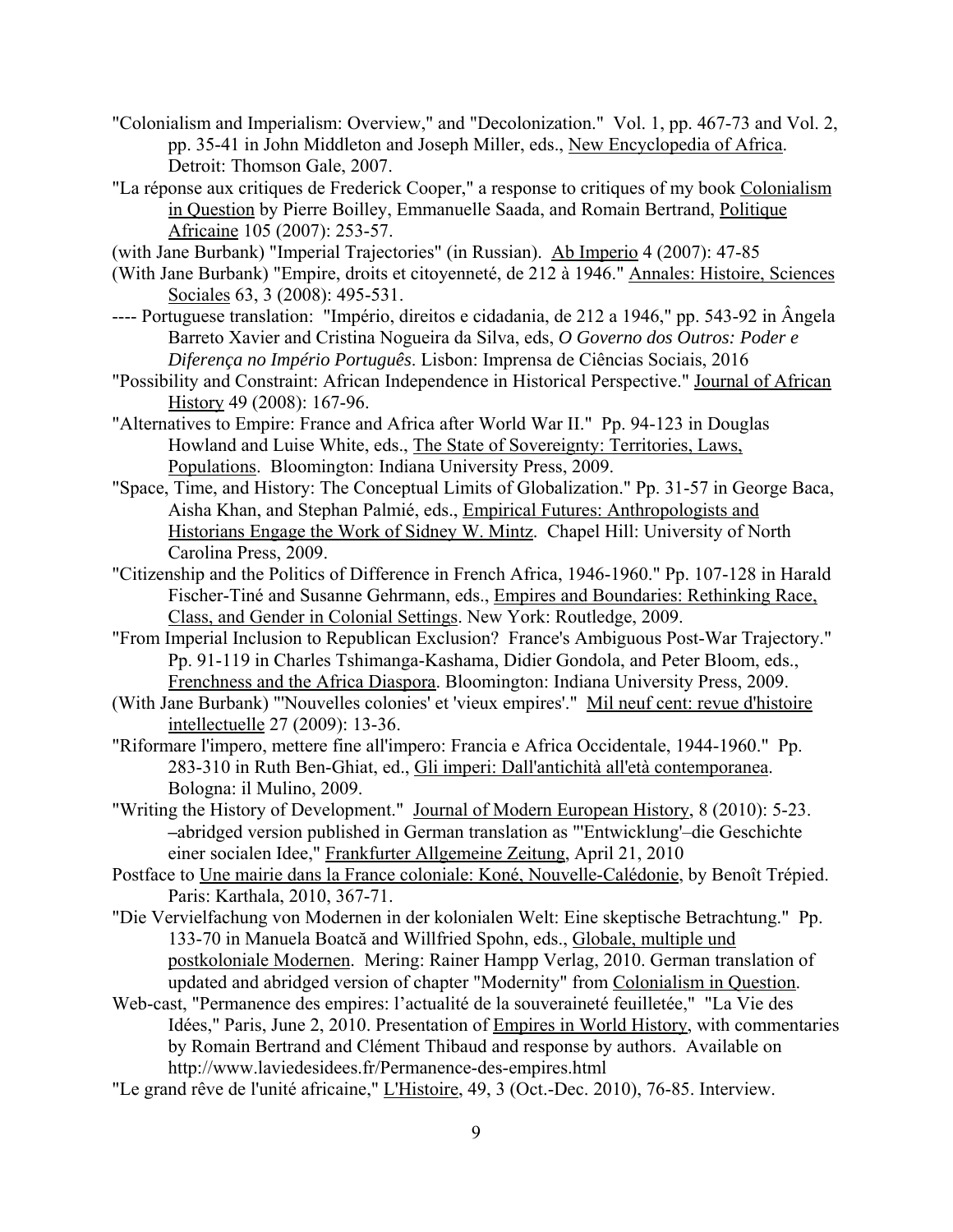"Reconstructing Empire in Post-War French and British Africa." Past and Present, 210, Supplement 6 (February 2011) on "Post-war Reconstruction in Europe," 196-210. "Alternatives to Nationalism in French West Africa, 1945-60." Pp. 110-37 in Marc Frey and Jost Dülferr, eds., Elites and Decolonization in the Twentieth Century. Houndmills: Palgrave Macmillan, 2011. –Spanish translation, "Alternativas al nacionalismo en África Francesa, 1945–1960,"

Vínculos de Historia, 3 (2014): 101-24.

"Nexus of Science and Colonialism." Science 333 (16 September 2011): 1577-78.

"Postface" to Sénégal: Histoire du mouvement syndical: La marche vers le Code du travail, by Omar Guèye. Paris: L'Harmattan, 2011, pp. 339-46.

- (with Jane Burbank). "De Rome à Constantinople, penser l'empire pour comprendre le monde." Le Monde Diplomatique, December 2011, pp. 16-17
- (with Jane Burbank). "Paris et l'Afrique, citoyenneté et nation (1945-1960)," Le Monde Diplomatique, web-edition, December 2011.

http://www.monde-diplomatique.fr/2011/12/BURBANK/47021.

- "Histoire d'empires" [interview]. Critique No. 779 (April 2012), 343-57.
- (with Jane Burbank). "The Empire Effect." Public Culture 24, 2 (2012): 239-47.
- "Foreword" to Emmanuelle Saada, Empires Children: Race, Filiation, and Citizenship in the French Colonies. Chicago: University of Chicago Press, 2012, pp. ix-xi.
- "Social Rights and Human Rights in the Time of Decolonization," Humanity: An International Journal of Human Rights, Humanitarianism, and Development 3, 3 (2012): 473-92.
- (With Jane Burbank). "Débat autour d'un livre." Reply to three critiques of our book Empires de la Chine ancienne à nos jours, Monde(s), 2 (2012): 223-34.
- (With Jane Burbank). "Où en est l'histoire des sociétés coloniales?" Pp. 340-53 in Dominique Barjot and Jacques Frémeaux, eds., Les Sociétés coloniales à l'âge des empires des années 1850 aux années 1950. Paris: Editions SEDES/CNED, 2012.
- "Decolonization and Citizenship: Africa between Empire and a World of Nations." Pp. 39-68 in Els Bogaerts and Remco Raben, eds., Beyond Empire and Nation: The Decolonization of African and Asian Societies, 1930s-1960s. Leiden: KITLV Press, 2012.
- "Voting, Welfare and Registration: The Strange Fate of the Etat-Civil in French Africa, 1945- 1960." Pp. 385-412 in Keith Breckenridge and Simon Szreter, eds., Registration and Recognition: Documenting the Person in World History. Oxford: Oxford University Press for the British Academy, 2012.

"African History/Global History." Perspectives on History December 2012, 37-38.

- "'Une nationalité superposée': Being French and African in 1959." Maghreb et Sciences Sociales 2012, 133-44.
- (with Jane Burbank). "Un monde d'empires". Pp. 37-48 in Patrick Boucheron and Nicolas Delalande, eds., Pour une histoire-monde (Paris: Presses Universitaires de France, 2013).
- "How Global Do We Want Our Intellectual History to Be?" Pp. 283-94 in Samuel Moyn and Andrew Sartori, eds., Global Intellectual History. New York: Columbia University Press, 2013.
- "Conflits, réformes et décolonisation: La situation impériale mise en cause." Pp. 377-419 in Pierre Singaravélou, ed., Les empires coloniaux. Paris: Seuil, 2013.
- (with Jane Burbank). "Rules of Law, Politics of Empire." Pp. 279-94 in Lauren Benton and Richard Ross, eds., Legal Pluralism and Empires, 1500-1850. New York: New York University Press, 2013.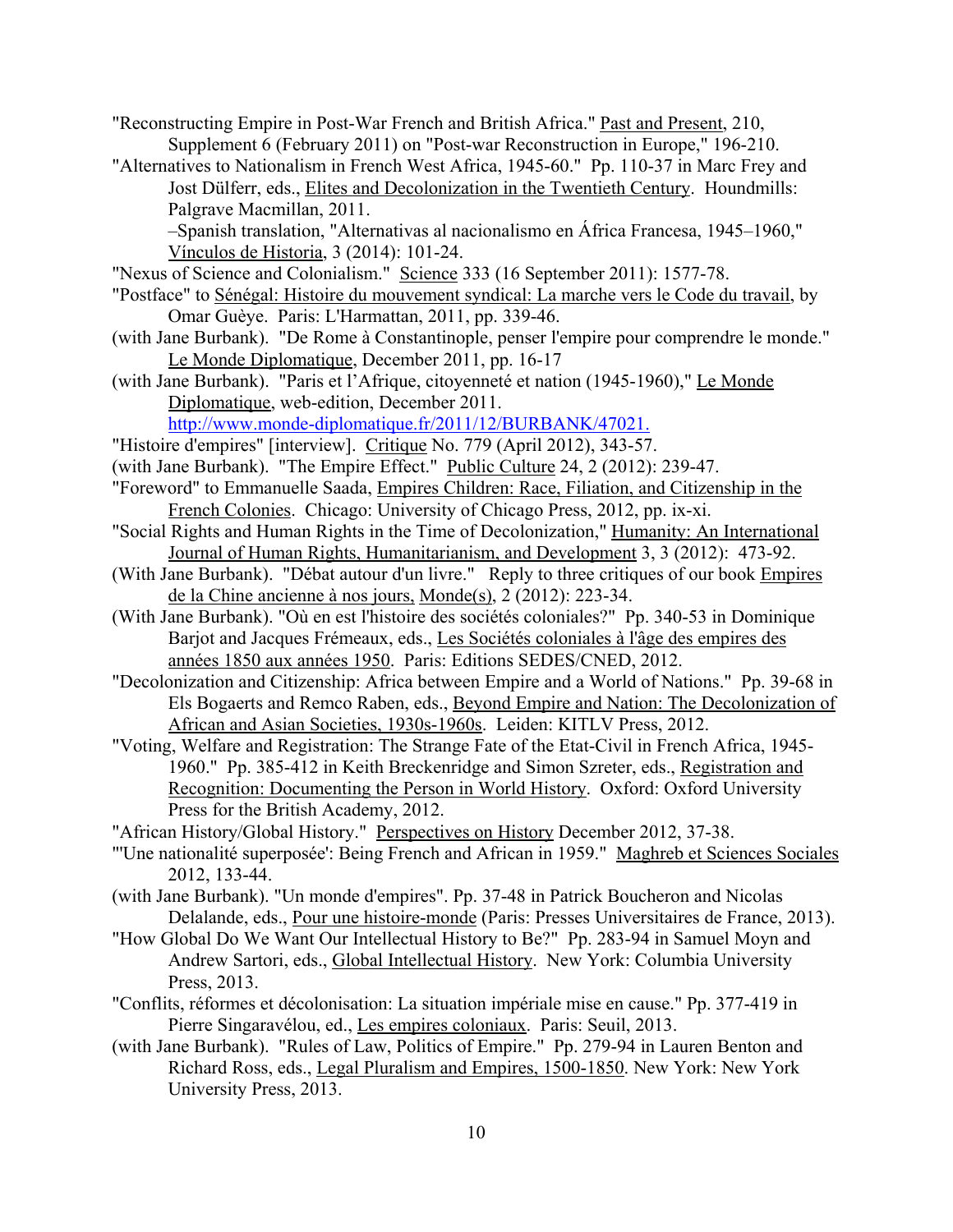- "Alternativas al nacionalismo en África Francesa, 1945-1960," translation into Spanish of a previously published book chapter. Vínculos de Historia 3 (2014): 101-21.
- "French Africa, 1947-48: Reform, Violence, and Uncertainty in a Colonial Situation." Critical  $Inquiry$  40 (2014): 466-78.
- "Lessons from African History: Between the Deep and the Shallow Ends of Social Theory and Historical Empiricism: an Interview with Frederick Cooper," by Iva Pesa and Alicia Schrikker, Itinerario 38, 3 (2014): 7-18.
- (with Jane Burbank). "Imperial Pathways," [in Chinese], trans. Liu Min, Wenhuibao (Shanghai), July 28, 2014, 12.
- "Francité : Le long débat," in Cécile Vidal, ed., Français ? La nation en débat entre colonies et métropole, XVIe-XIXe siècle*.* Paris: Éditions de l'EHESS, 2014.
- "African Studies: History." Pp. 286-91 in James Wright, ed., International Encyclopedia of the Social and Behavioral Sciences, 2<sup>nd</sup> ed., Vol. 1. Oxford: Elsevier, 2015.
- "Africa in World History." Pp. 556-84 in J. R. McNeill and Kenneth Pomeranz, eds., The Cambridge World History: Vol. VII Production, Destruction, and Connection, 1750- Present, Part 1 Structures, Spaces, and Boundary Making. Cambridge: Cambridge University Press, 2015.
- (with Jane Burbank). "Des empires toujours renaissants. " Pp. 53-54 in Le Monde, hors-série on "Empires," October 2015. Plus interview in same issue, pp. 14-17.
- "Trouver le colonialisme partout, c'est le trouver nulle part." Interview published in TDC: Textes et Documents pour la Classe 1099 (15 Octobre 2015): 6-9.
- "Postface." Pp. 282-97 in Emma Hunter, ed., Citizenship, Belonging, and Political Community in Africa: Dialogues Between past and Present. Athens: Ohio University Press, 2016.
- "Europe and Beyond?" Journal of Modern European History 14 (2016): 474-78.
- "From Chief to Technocrat: Labour and Colonial Authority in Post-World War II Africa." Pp. 391-411 in Peter Crooks and Timothy Parsons, eds., Empires and Bureaucracy in World History: From Late Antiquity to the Twentieth Century. Cambridge: Cambridge University Press, 2016
- "From Enslavement to Precarity? The Labour Question in African History." Pp. 135-56 in Wale Adebanwi, ed., The Political Economy of Everyday Life in Africa: Beyond the Margins Oxford: James Currey, 2017.
- "Routes out of Empire."Comparative Studies of South Asia, Africa, and the Middle East 37 (2017): 406-11.
- "Colonies, Empires, Nations: A Twentieth Century History." Pp. 1-22 in Klaus Mühlhahn, ed., The Cultural Legacy of German Colonial Rule. Oldenbourg: De Gruyter, 2017.
- "The Politics of Decolonization in French and British West Africa." Oxford Research Encyclopedia of African History. Oxford University Press Online, January 2018. DOI: 10.1093/acrefore/9780190277734.013.111
- "Decolonization in Tropical Africa." In Martin Thomas and Andrew Thompson, eds., The Oxford Handbook of the Ends of Empire*.* Oxford University Press Online, March 2018. DOI: 10.1093/oxfordhb/9780198713197.013.1. Printed version, pp. 317-32.
- "Federation, Confederation, Territorial State: Debating a Post-imperial Future in French West Africa, 1945-1960." In Andrew Arato, Jean Cohen, and Astrid von Beusekist, eds., Forms of Pluralism and Democratic Constitutionalism. New York: Columbia University Press, 2018.
- "Empires after 1919: Old, New, Transformed" (with Jane Burbank). International Affairs, 95 (2019): 81-100.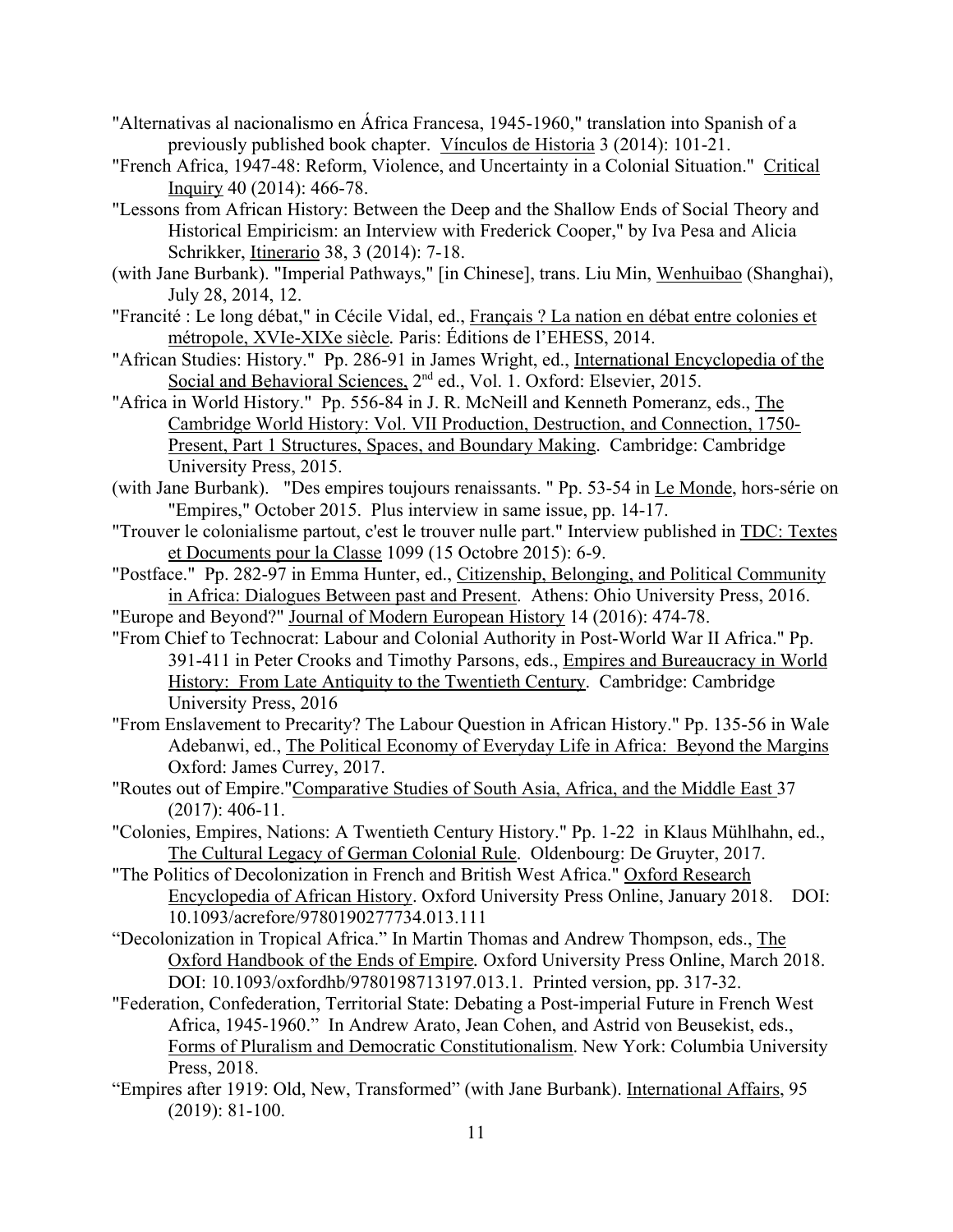# **Book Reviews**

Reviews in American Historical Review, International Journal of African Historical Studies, Africa, African Studies Review, African Economic History, Comparative Studies in Society and History, Journal of African History, Journal of Peasant Studies, Journal of Southern African Studies, African Affairs, Journal of Interdisciplinary History, Slavery and Abolition, Journal of Social History, International Labor and Working Class History, Journal of Modern History, Journal of Economic History, Annales: Histoires, Sciences Sociales, Public Books, Africa Spectrum, Canadian Journal of African Studies

### **Special lecture series and named lectures**

- Lecture series on my research, at the Ecole des Hautes Etudes en Sciences Sociales, Paris, 6 lectures, March-April 1985 Lecture series on my recent research, Université de Paris VII, May 1992
- Inaugural Lecture, Charles Gibson Chair, University of Michigan, November 17, 1997: "Africa

at Century's End: Representations and Explanations"

- Lecture series on African historiography and on my research, at the Ecole des Hautes Etudes en Sciences Sociales, Paris, 10 lectures, February-April 1998
- Visitorship at African Studies Center, University of Bayreuth, Germany, July 8-17, 2002. Lecture, seminar, discussions with faculty and graduate students.
- Lectures in seminars on "Experience of the Past," "Inequality," and other themes at Ecoles des Hautes Etudes en Sciences Sociales, December 2003 and January 2004.
- Visitorship at Witwatersrand Institute of Social and Economic Research, University of the Witwatersrand, Johannesburg, South Africa, March 13-21, 2004. Lectures, seminars, and other activities.
- Presentation and testimony before Committee on Foreign Affairs of the Senate of Canada, hearings on policy toward Africa, Ottawa, February 1, 2005

Distinguished Lecture on African Studies, University of Ghent, Belgium, May 19, 2005

- Byrn Lecture in History, Vanderbilt University, March 1, 2006.
- Half-Day program focused on my scholarship, including my lecture "Decolonization, French and British Style," and commentaries on my recent books by Emmanuelle Saada, Keith Hart, Jean-Frédéric Schaub, and Isabelle Merle, Ecole des Hautes Etudes en Sciences Sociales, May 18, 2006.
- Lecture series on colonialism and African history at the Autonomous University of Madrid, March 12-16, 2007.
- Visitorship at University of Sydney, Australia, May 25-June 4, 2007
- Inaugural seminar for 2008-9 year at the Davis Center, Princeton University, September 19, 2008. Paper on "Citizenship Between Empire and Nation: France and French Africa, 1945-1960."
- Seminar series, King's College, Cambridge University, May 4-7, 2009. Three presentations and discussions of my current research on citizenship and decolonization
- Marta Sutton Weeks Distinguished Visitor, Humanities Center, Stanford University, February 1- 5, 2010.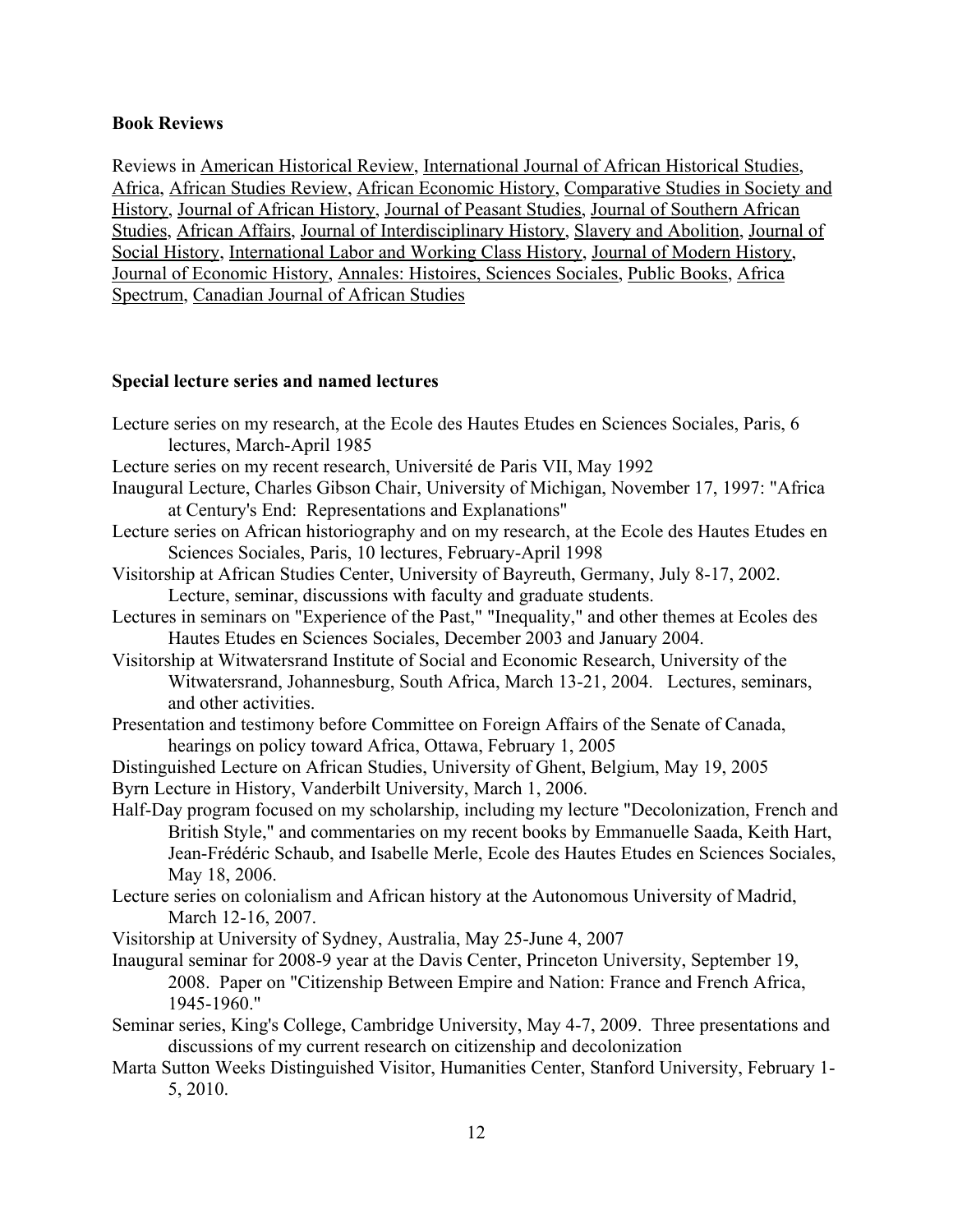| Thomas Hodgkin Memorial Lecture, African Studies Center, Oxford University, May 23, 2011, |  |
|-------------------------------------------------------------------------------------------|--|
| on "Empire, Federation, Nation: Africa's Alternative Pasts."                              |  |

- Marc Bloch Lecture, Ecole des Hautes Etudes en Sciences Sociales, Paris, June 7, 2011, on "Empire, nation, citoyenneté: La France et l'Afrique."
- Fusco Distinguished Lecture, University of Connecticut, October 26, 2011, on "Empire, Nation, and Citizenship: France and French Africa, 1945-1960."
- McMillan-Stewart Lectures, Du Bois Institute, Harvard University, February 14-16, 2012. Series of three lectures on "Africa in the World"
- Sawyer Seminar series on the History of the Twentieth Century, Boston University Lecture, March 24, 2015, "Empire, Federation, Union, Globe: Power Beyond the Nation in the  $20<sup>th</sup>$  Century," and discussion of this lecture, March 25, 2015
- Lawrence Stone Lectures, Princeton University, April 26, 27, 28, 2016. Lecture series on "Citizenship, Inequality, and Difference in World History: From Roman Times to the Present."
- Elmer Louis Kayser Memorial Lecture, George Washington University, March 2, 2017: "Locating Citizenship: Empire, Nation, Federation."
- Merle Curti Lectures, University of Wisconsin, October 4, 5, 6, 2017. Lecture series on "Empires and Citizenship."
- Richard Welch Lecture, Lafayette College, September 27, 2018. With Jane Burbank, "Colonies, Empires, Nations: World War and Political Transformation in the Twentieth Century."

African Studies Association, annual meeting Nov. 29-30. Series of five panels in my honor.

#### **Other public lectures and seminars:**

Australia: Griffith University (Brisbane), University of Tasmania, University of Sydney, University of New South Wales

Austria: University of Vienna

Belgium: University of Ghent

Canada: Queens University, University of British Columbia, University of Ottawa

China: East China Normal University, M on the Bund

France: Université de Paris VII, Centre de Recherche et d'Etudes Internationales (Paris), Ecole Normale Supérieure (Paris), Ecole des Hautes Etudes en Sciences Sociales, Université de Nantes, Université de Bordeaux, Centre d'Etudes des Mondes Africaines, Institut d'Etudes Avancées de Paris, Université de Paris VIII, Université de Paris I/NYU Paris

Germany: Center for Modern Oriental Studies (Berlin), Humboldt University (Berlin), University of Leipzig, University of Göttingen, Frankreich-Zentrum (Free University of Berlin), Max Planck Institute (Berlin), Jacobs University (Bremen), University of Bayreuth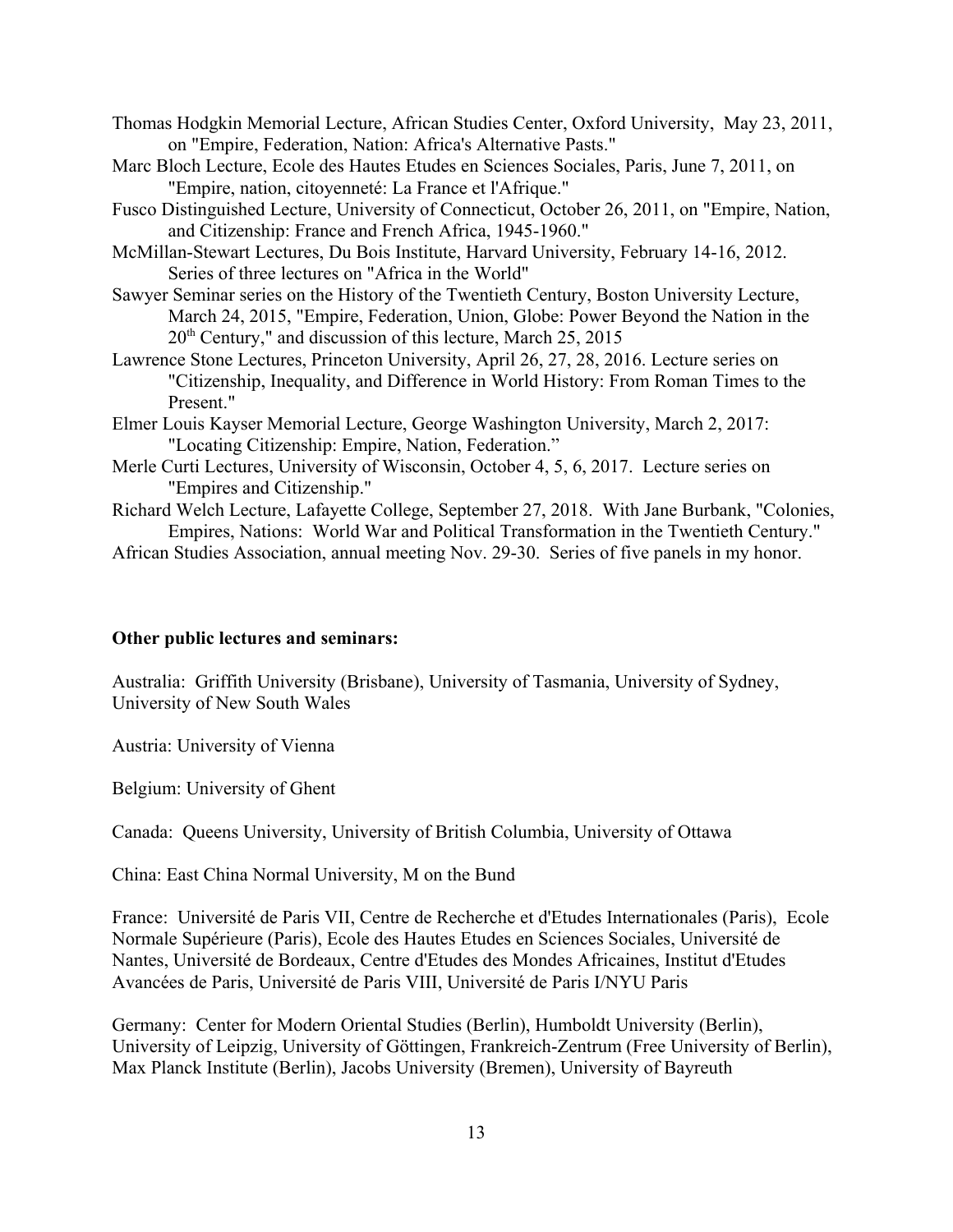Great Britain: Cambridge University, Oxford University, University College London, School of Oriental and African Studies, London School of Economics, University of Manchester

Hungary: Central European University

India: University of Delhi, Center for Studies in the Social Sciences (Calcutta), Jawaharlal Nehru University (Delhi)

Italy: European University Institute

Japan: Tokyo University, Hokkaido University, Kyoto University

Kenya: University of Nairobi

Netherlands: University of Leiden

New Zealand: Otago University

Senegal: Université Cheikh Anta Diop, Council for the Development of Economic and Social Research in Africa (Dakar)

South Africa: University of the Witwatersrand, University of Natal, University of the Western Cape, University of Cape Town

South Korea: Hanyang University, Yonsei University

Spain: Universidad Autónomia de Madrid, Universidad Pampeu Fabra (Barcelona)

Switzerland: Eidgenössische Technische Hochschule (Zürich), University of Basel

Turkey: Boğazaçi University (Istanbul)

United States: Northwestern University, University of Chicago, Columbia University, Yale University, Amherst College, Johns Hopkins University, University of California at Santa Cruz, University of California at Berkeley, Stanford University, Boston University, Michigan State University, University of Minnesota, Carleton College, St. Olaf College, Emory University, University of Colorado, Wayne State University, Rice University, Princeton University, University of Wisconsin, Howard University, University of California at Los Angeles, the Woodrow Wilson Center (Washington, D.C.), University of Pennsylvania, Kalamazoo College, New School for Social Research, Baruch College, University of California at Davis, Trinity College (Hartford), University of Florida, Rutgers University, Fordham University, University of Washington, Ohio State University, University of Texas, Harvard University, University of Virginia, Northeastern University, Florida International University, University of Kentucky, University of Michigan, University of Pittsburgh, Washington University in St. Louis

# **Invited conference presentations (last five years only)**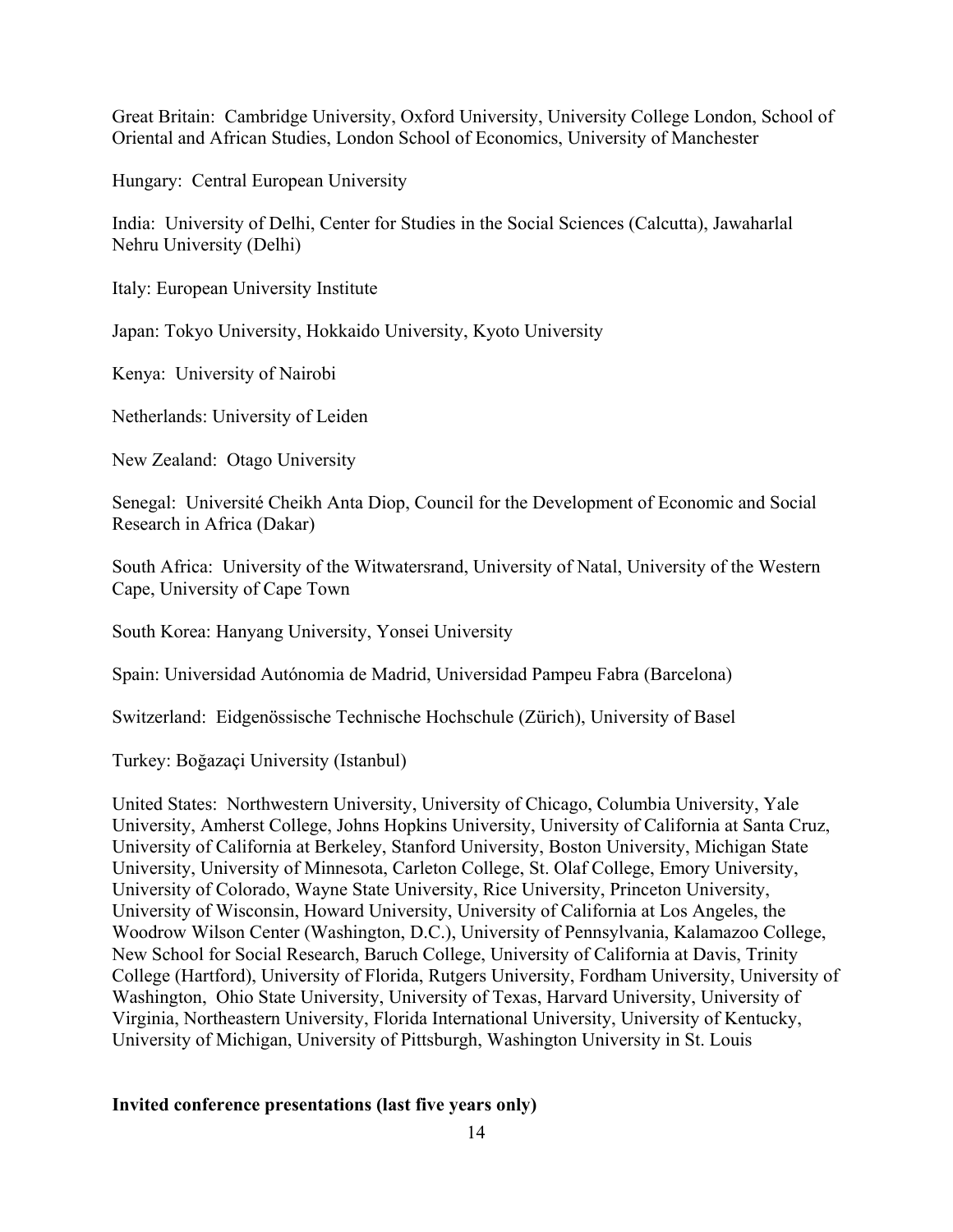- Conference on "Ideologies of Empire in the Modern World," European University Institute, Florence, Italy. January 8-10, 2014. Keynote address on "Colonialism and Beyond: French Africa and the World after World War II," and talk (with Jane Burbank), "Eurafrica and Eurasia: Perspectives on Europe and Beyond."
- Conference on "Pathways into colonial (and postcolonial?) coercion: The creation and evolution of forced labour in sub-Saharan Africa under colonial rule, 1890–1975," Accra and Ho, Ghana, January 20-24, 2014. Keynote address on "Work, workers, working class: the ambiguities of "free" labor in colonial Africa."
- School of International Studies, University of Nottingham-Ningbo, China. Cluster Conference, May 17, 2014, Commentator on papers on Africa.
- Rencontres des études africaines (conference of French Africanists), Bordeaux, June 30-July 3, 2014. Panel discussion of my book Citizenship between Empire and Nation.
- Annual Conference of the group "Work and Human Life Course in Global History," Humboldt University, Berlin, July 8-9, 2014. Commentator.
- University of North Carolina, Chapel Hill. "Public Workshop: Gender, War and Humanitarianism in the Twentieth Century," September 11, 2014. Summary comment.
- University of North Carolina, Chapel Hill, and North Carolina Central University. Conference on "Lost Futures in the History of European Empires," September 12-14, 2014. Keynote lecture "An Antinationalist, Anticolonialist Politics in French West Africa, 1945-1960," and panel presentation, "After Empire, Beyond the Nation: Ideas of Euafrica in the Late 1940s and 1950s."
- Panel discussion of Eric Jennings' La France libre fut africaine. Maison Française, Columbia University, September 24, 2014. Discussant.
- Institute of French Studies, NYU, October 19, 2014. Panel discussion of my book Citizenship between Empire and Nation. Response to commentaries.
- Columbia University, Institute of African Studies and Maison Française, February 5, 2015, panel discussion of my book Citizenship between Empire and Nation,
- Citizenship Studies Conference, Wayne State University, March 12-14, 2015. Keynote lecture on "Citizenship, Empire, and Decolonization: French West Africa, 1945-1960."
- Johns Hopkins University, Department of History, April 3, 2015. Panel discussion of my book Citizenship between Empire and Nation,
- Boston College, Department of History. Conference on "Africa in the 1970s," April 10-11, 2015. Keynote address "Doing History in a Time of Political Liberation and Economic Collapse."
- New York University, Abu Dhabi. Conference on "Rethinking Historical Space," May 19-21, 2015. Paper (with Jane Burbank) on "Eurafrica and Eurasia: Perspectives on Europe and Beyond."
- Humboldt University, Berlin, International Center Work and Human Lifecycle in Global History, Conference on "6 Years of re:work," June 4-6, 2015, paper "Thoughts on Capitalism and Labor."
- Humboldt University, Berlin, International Center Work and Human Lifecycle in Global History, Conference on "Global Labour and the Crises of High Capitalism: Rethinking the 1970s," June 28-29, 2015. Commentator
- Humboldt University, Berlin, International Center Work and Human Lifecycle in Global History, Final Conference Fellow Year 2014/15, June 30-July 1, 2015. Commentator.
- "Rendez-vous de l'Histoire," Blois, France, Oct. 9-11, 2015. Public lecture on "Empire,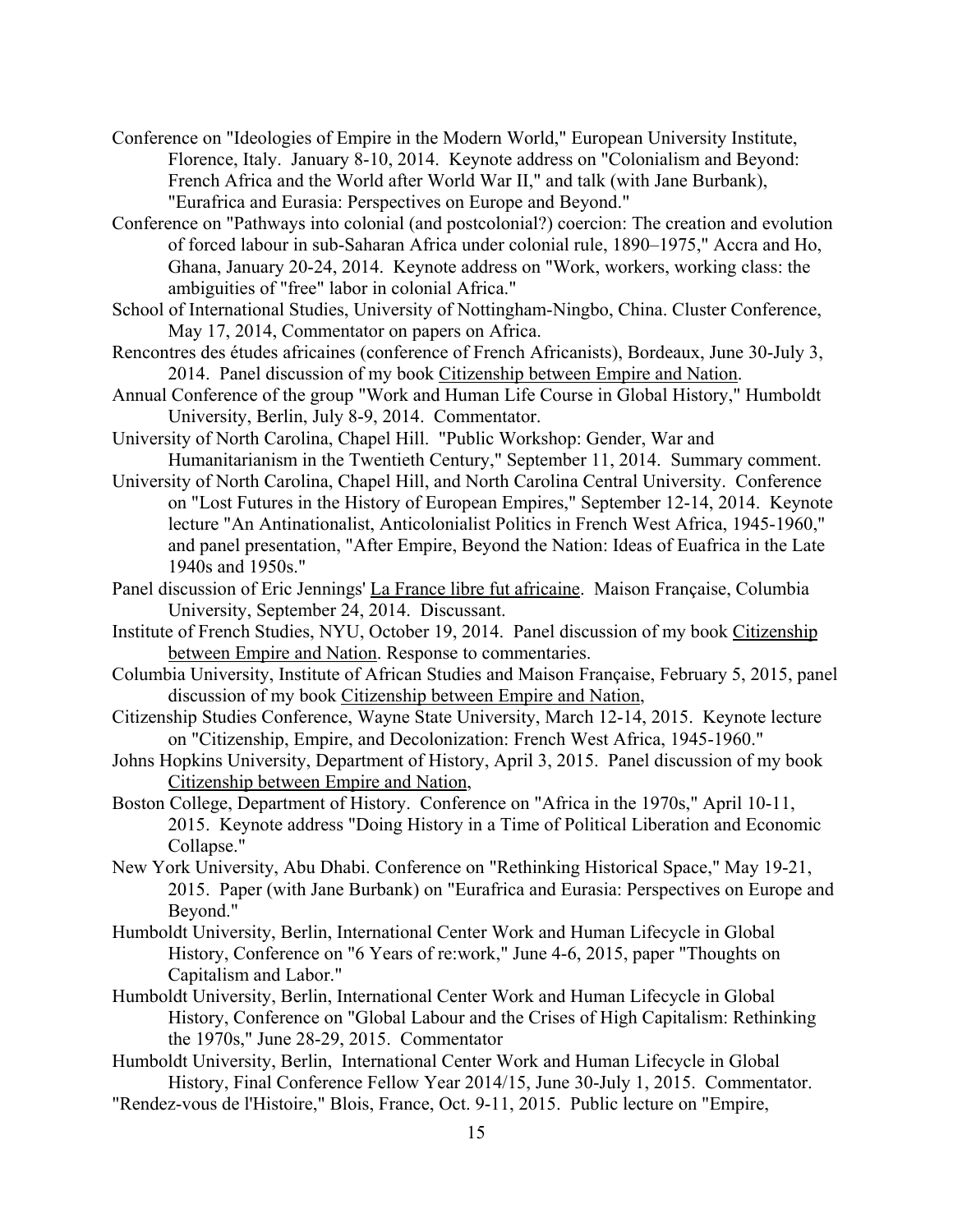décolonisation et citoyenneté : la France et l'Afrique de l'époque coloniale à nos jours" and round table on "Gouverner Autrement: Les leçons des empires."

- Vrije Universiteit Brussel, Université Libre de Bruxelles, Université Saint-Lous Bruxelles, Conference on "Empire, Labour, Citizenship: Current Research on Globalization," November 18-20, 2015. Keynote address, "Empire and Beyond: Power and the State in the  $20<sup>th</sup>$  Century."
- Bayreuth University, Conference on "Celebrating Whose Independence? Visions of the Post-Colonial Nation in Africa," January 15-16, 2016. Keynote address on "Forgotten Futures: Federation, Confederation, and Community in French Africa at the Moment of Decolonization."
- Université de Toulouse, program on France, Amériques, Espagne, Sociétés, Pouvoirs, Acteurs, February 19, 2016: With Jane Burbank Journée d'Etudes based on our book Empires in World History including a lecture "Empires et Histoire Mondiale" and participation in discussions of papers by postdoctoral and graduate students related to our book.
- School of Advanced Study, University of London, Conference on "Deep Decolonisation: Latin America and the Connected Histories of the Postcolonial World," March 17-18, 2016. Keynote lecture on "Decolonisations, Colonisations, and More Decolonisations: Latin America and Africa, 1810s to 1960s."
- Université de Paris 1 Panthéon-Sorbonne. Conference on "Socialismes africains, socialismes en Afrique," April 6-9, 2016. Concluding comment.
- Forum Transregionale Studien, Berlin. Conference on "Historical Periodisation in Transregional Perspective," April 12, 2016. Introduction to a Session.
- German Historical Museum. Conference on "The Cultural Legacy of German Colonial Rule," May 25-27, 2016. Keynote address, "Colonies, Empires, Nations: A Twentieth-Century History."
- L'Institut des mondes africains, Paris. Presentation to a discussion of Benedetta Rossi's book From Slavery to Aid, June 16. 2016.
- Sciences Po and Columbia University, Paris. Conference on "Forms of Pluralism and Democratic Constitutionalism," June 17-18, 2016. Paper on "Federation, Confederation, Territorial State: Debating a Post-imperial Future in French West Africa, 1945-1960."
- International Center on Work and Human Lifecycle in Global History, Humboldt University. Year-End Conference. June 30-July 1, 2016. Final Comment.
- International Center on Work and Human Lifecycle in Global History, Humboldt University, Workshop on "Informalizing Economies: The Present and Past of the Social Question at a Global Level," July 8-9, 2016. Chair and Commentator on a session.
- Technical University of Berlin and Humboldt University, Workshop on "Imperial Port Cities in the Age of Steam," July 14-16, 2016. Comment.
- University of Illinois at Chicago, Workshop on "After Empire and Nation," October 14, 2016. Roundtable on "Rethinking Anti-colonial Pasts and the Future of Democracy."
- Institute for French Studies, NYU, conference on The French Resistance in Transnational Perspective," April 24, 2017. Commentator.
- Workshop on "Citizenship/Subjecthood in Comparative Perspective," George Washington University, March 2-3, 2017. Participant; see also under named lectures.
- Workshop on Socioeconomic Rights in History, Harvard Law School, March 20-21, 2017. Keynote: "Social Rights and Empire."
- Maxwell Citizenship Initiative Workshop, Syracuse University, April 21, 2017. Keynote: "Citizenship, Federation, and Empire: A Franco-African Story."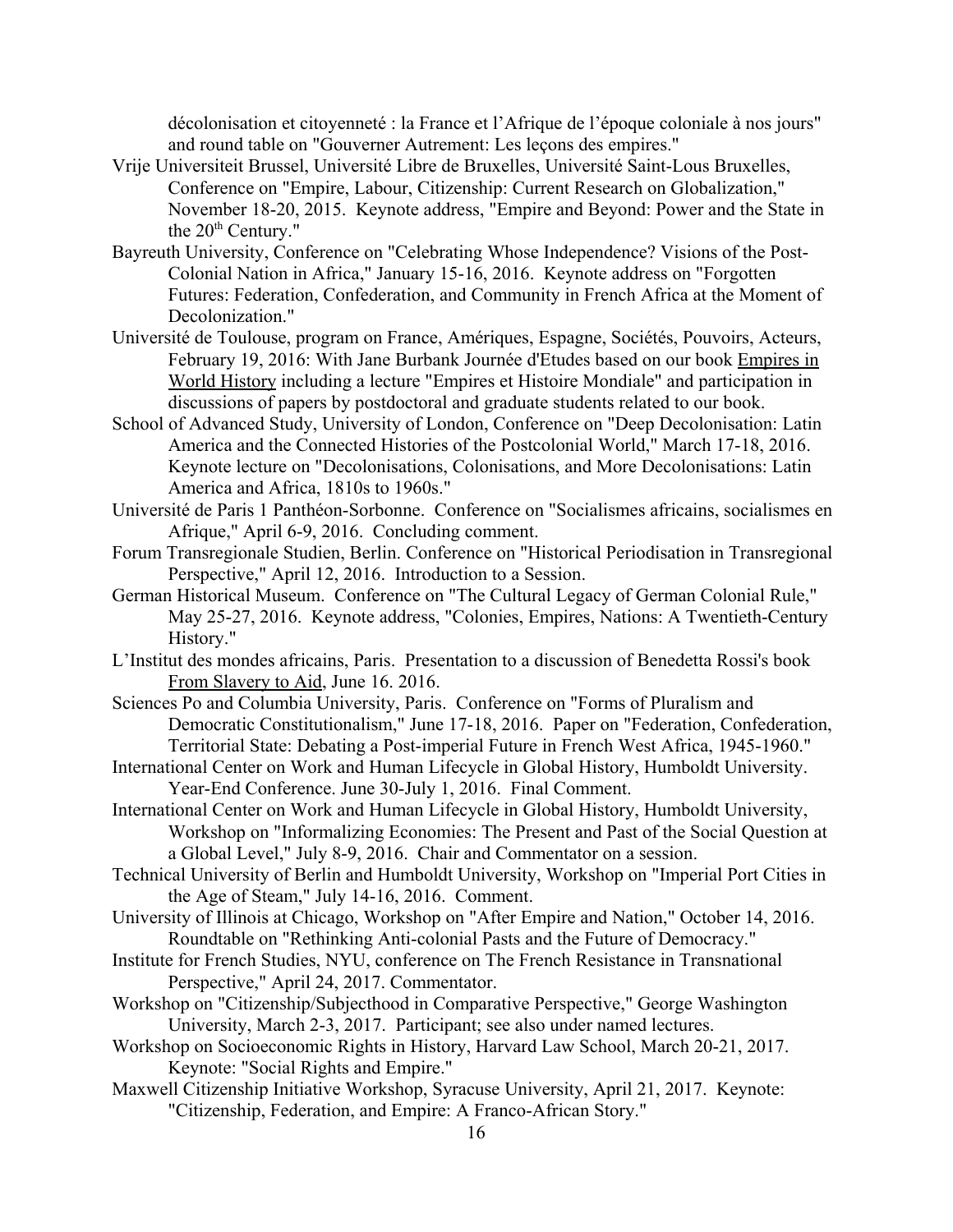- Workshop on "Contested Narratives of the Global," Princeton University, June 9-10, 2017. Commentator.
- International Center on Work and Human Lifecycle in Global History, Humboldt University. Year-End Conference. July 5-6, 2017. Comment.
- Symposium on "Cosmopolitanism in Context: Practices of World Citizenship in an Age of Empire (18th-20th Centuries)," Volkswagen Stiftung, University of Konstanz, German Historical Institute, Hannover July 13-15, 2017. Paper on "Interdependence and Independence: Post-imperial Possibilities in French West Africa."
- Summer School of the group "Labor and Life Course in Global History" in cooperation with the National University San Martin, Buenos Aires, Argentina, October 29-November 5, 2017. Keynote lecture "The Rights of Labor, the Rights of the Citizen, and the End of Empire," plus participation in discussion of projects by advanced graduate students.
- Conference on "Material Documents, Bureaucratic Reason, and the Formation of Political Subjectivities," Columbia University Institute of African Studies, October 19, 2018. Commentator.

## **Presentations to Annual Conferences:**

Various papers and round tables at Organization of American Historians, African Studies Association, American Historical Association, Canadian African Studies Association, Kenya Historical Association, Social Science History Association, Society for French Historical Studies, Annual New York Area African Historians' Conference

#### **Teaching**

My teaching reflects the evolution of my interests over the course of my career. I teach basic and advanced courses in African history, extending up to the present time. Along with Jane Burbank, I teach courses on empires at both introductory undergraduate and graduate levels. I have taught undergraduate and graduate workshops and seminars on postemancipation societies in comparative perspective, colonialism, capitalist development, democratization in different parts of the world, and a variety of courses on Africa.

#### **University Service (University of Michigan)**

Chair, Department of History, 1999-2001

Member of Executive Board, Rackham Graduate School, 1997-1998

Director, Program in Comparative Studies of Social Transformations (1992-93)

- Search Committees Chaired: African History, Joint Position in History and Sociology, Director of Institute of Foreign Area and International Studies, African American History. Served on additional search committees for the History Department, the Residential College, and the Center for Afroamerican and African Studies
- Member of History Department Executive Committee (1992-93), Residential College Executive Committee, 1982-84, in addition to annual committee assignments